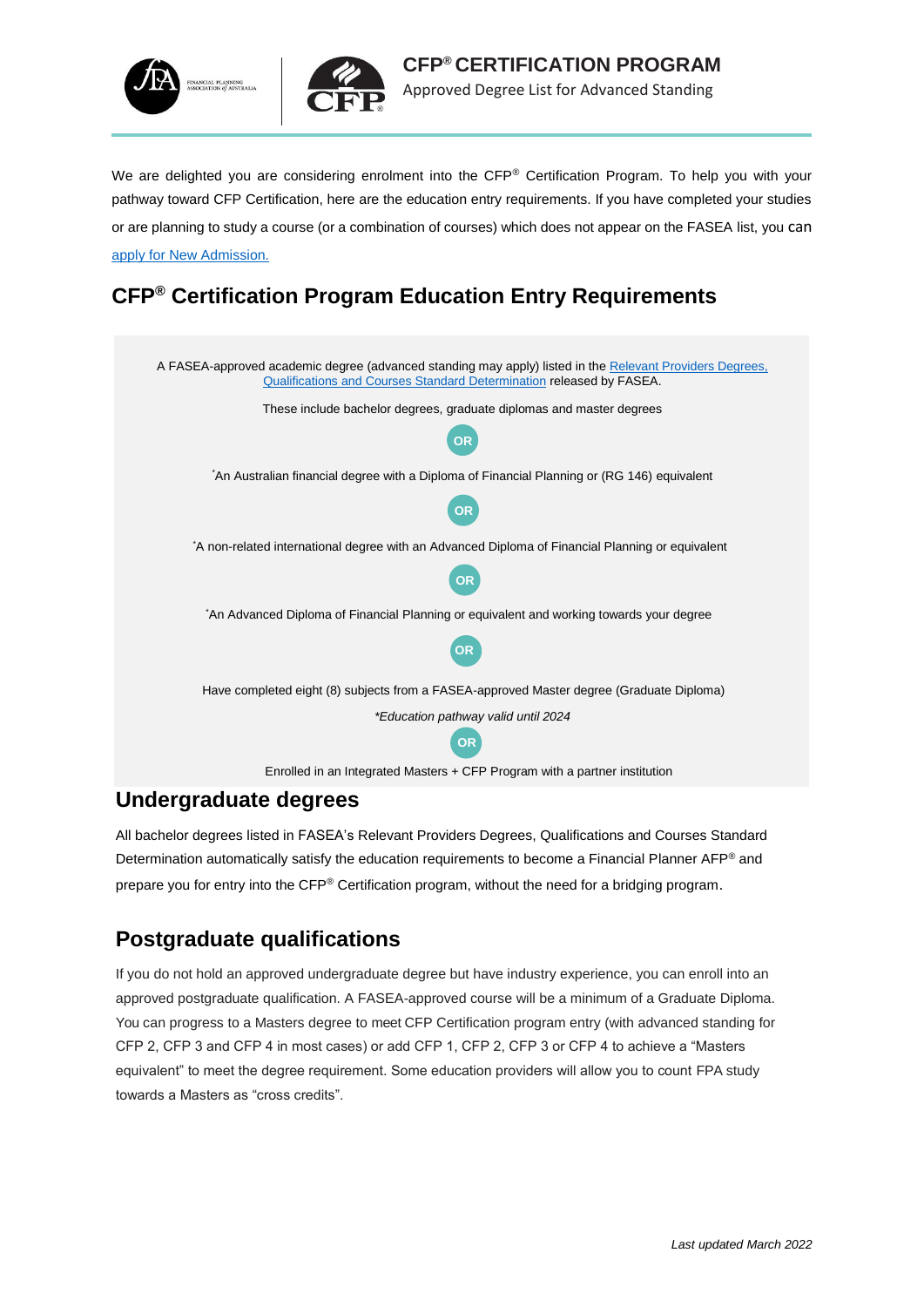



#### **Recognition of Prior Learning and the CFP® Certification Program**

The FPA provides recognition of prior learning into the CFP Certification program to individuals who are able to demonstrate the likelihood of successfully achieving the CFP Certification outcomes AND provide evidence of either:

- FASEA-approved postgraduate learning
- completion of coursework to attain a Professional Designation

The FPA **will not** provide RPL for.

- Work experience
- Financial planning education qualifications below an AQF level 8 Graduate Diploma
- Non-financial planning / finance-related postgraduate qualifications

If you hold a FASEA-approved postgraduate degree, you may be eligible for advanced standing for FPA's technical units of CFP 2, 3 and 4 units. Advanced standing is available for CFP 1 if you have successfully completed a FASEA-approved Ethics Bridging Course AND have completed the FPA's Know Your Code Online Module. No advanced standing is available for the final CFP Certification unit.

Exemptions for the CFP1, CFP 2, CFP 3 and CFP 4 are only available for postgraduate studies. The FPA reserves the right to refuse exemptions based on exemptions e.g. where the exemptions are not based on completion of postgraduate subjects completed.

#### **Obtaining RPL into the CFP Certification Program units**

#### **CFP 1 FPA Professionalism**

Students who have completed either a:

- FASEA-approved Ethics Bridging course OR
- Ethics unit in a current, FASEA-approved postgraduate degree

will be given RPL for CFP 1 unit, provided they complete the FPA's Know Your Code Online module.

#### **CFP 2 Applied Strategies 1**

Students are able to receive RPL into CFP 2 if they:

- Completed all the relevant units of a FASEA-approved postgraduate degree with an RPL agreement with FPEC will be given RPL for CFP 2
- Completed the specified units of a FASEA-approved postgraduate degree to receive RPL into CFP or CFP 3 (see List of Required Units to Receive RPL for CFP 2, 3 and 4)
- Are a current member of CPA Australia / Institute of Chartered Accountants in Australia and have completed their professional financial planning specialisation education requirement and hold the designation.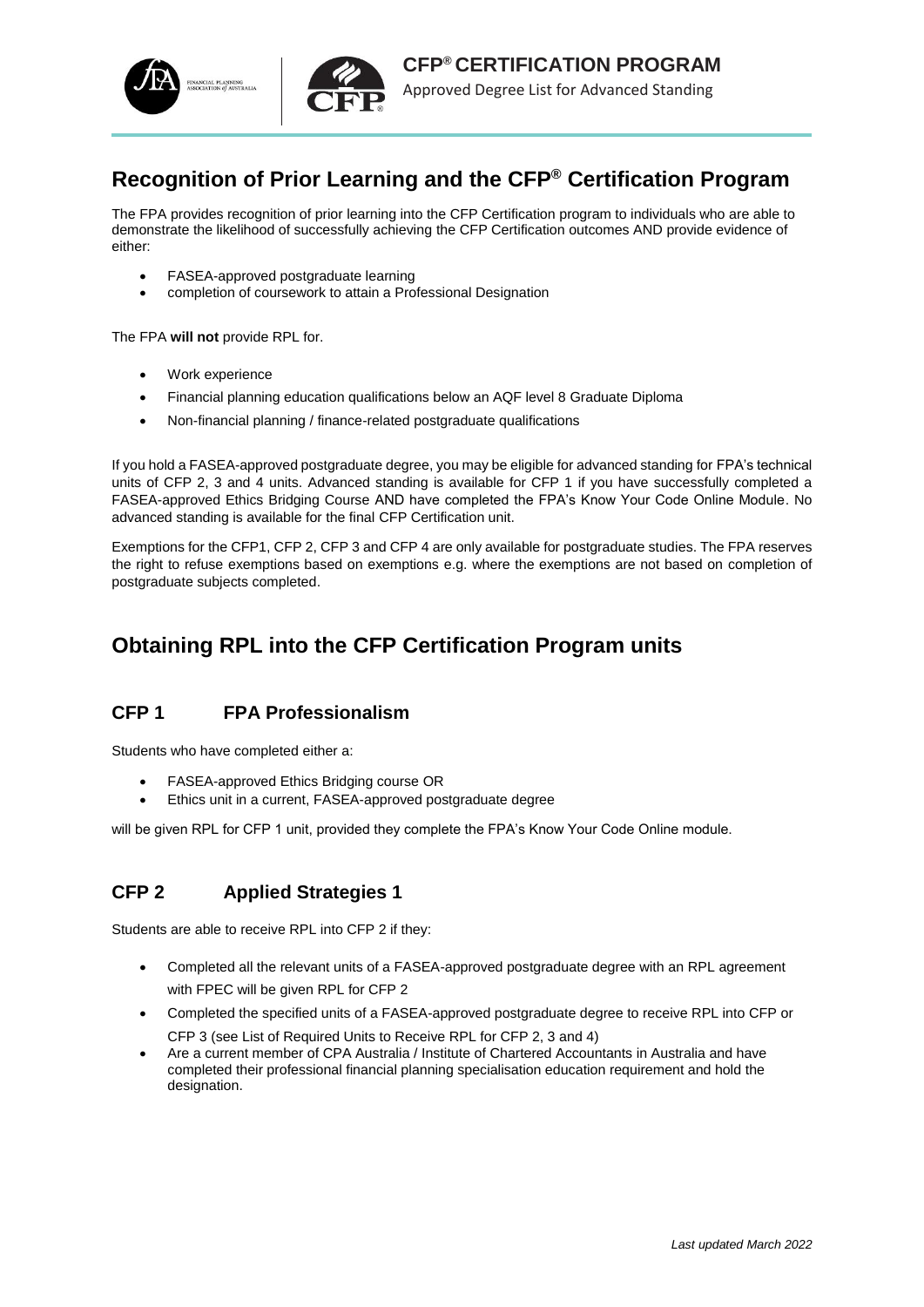



#### **CFP 3 Applied Strategies 2**

Students are able to receive RPL into CFP 3 if they:

- Completed all the relevant units of a FASEA-approved postgraduate degree with an RPL agreement with FPEC will be given RPL for CFP 3
- Completed the specified units of a FASEA-approved postgraduate degree to receive RPL into CFP or CFP 3 (see List of Required Units to Receive RPL for CFP 2, 3 and 4)
- Are a current member of CPA Australia / Institute of Chartered Accountants in Australia and have completed their professional financial planning specialisation education requirement and hold the designation.

#### **CFP 4 Investment Strategies**

Students are able to receive RPL into CFP 4 if they:

- Completed all the relevant units of a FASEA-approved postgraduate degree with an RPL agreement with FPEC will be given RPL for CFP 4
- Successfully completed the Certified Investment Management Analyst (CIMA certification and hold the designation
- Successfully completed the Certified Financial Analyst (CFA) certification and hold the designation
- Are a current member of CPA Australia / Institute of Chartered Accountants in Australia and have completed their professional financial planning specialisation education requirement and hold the designation.

#### **CFP Certification Unit**

RPL is not available for CFP Certification Unit. Should the candidate enter the program through the CFP cross border arrangement, the candidate only needs to take the CFP Certification examination.

#### **Students with 'Related' postgraduate degrees**

Students with 'related' postgraduate degrees may gain RPL into CFP 4. To be awarded RPL for CFP 4, the student must:

- Request their education provider to map relevant completed postgraduate subjects to CFP 4. Contact [education@fpa.com.au](mailto:education@fpa.com.au) for more information on this.
- Submit the completed mapping together with the relevant subject guides. Note that evidence of completion must still be presented.

Once submitted, the FPA will forward the submitted documents to FPEC for determination.

**NOTE:** Attempting the CFP C unit becomes significantly difficult if you receive RPL for any of the CFP certification units. The chances of failing the CFP C unit is higher for those who received RPL for CFP 1 to 4 than those who have attempted the other units.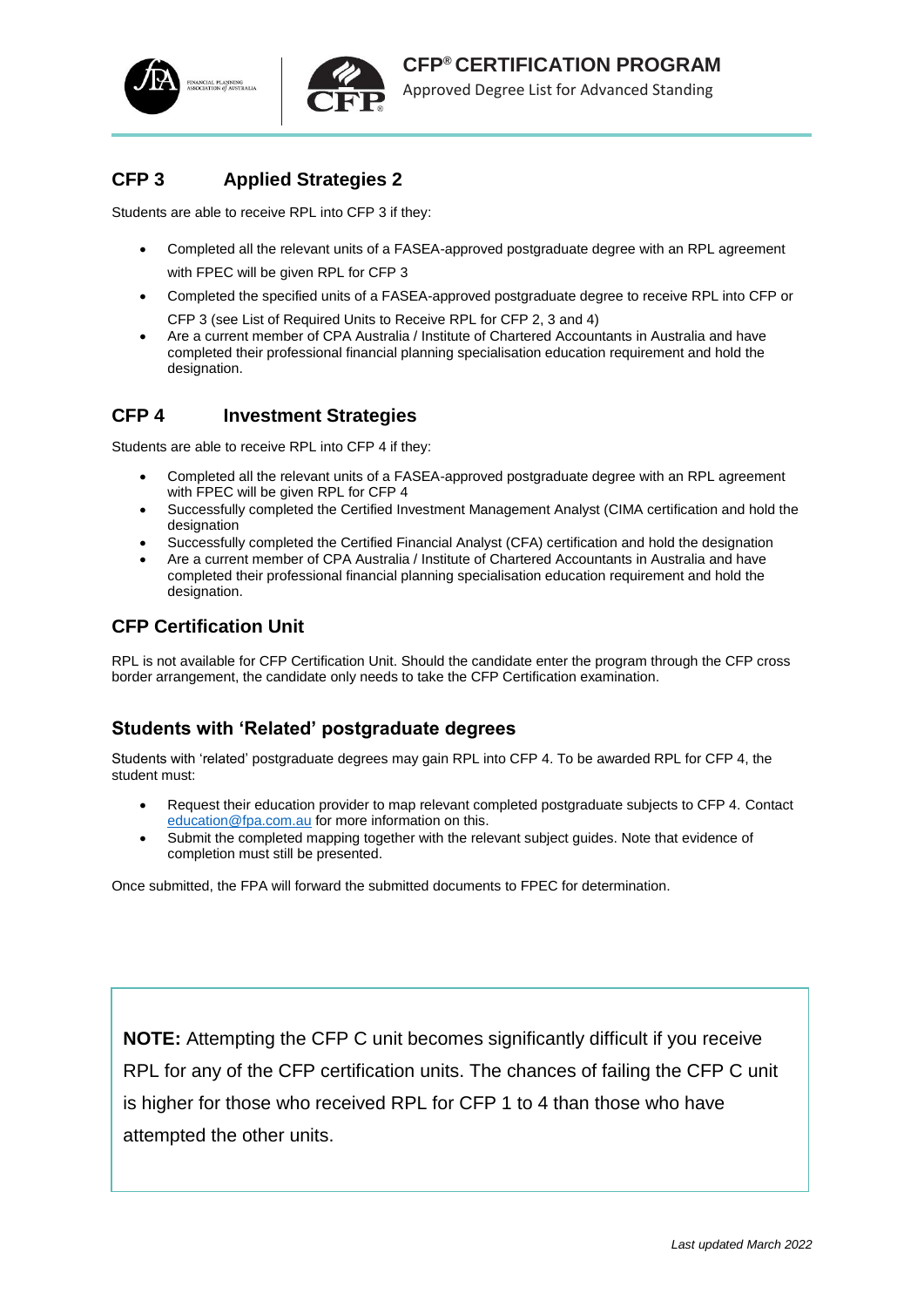

# **Approved Degree List**

The graduates of the following FASEA-approved programs will receive advanced standing for CFP 2, 3 and 4 units. To gain advanced standing, you must complete (via course work) ALL mandatory units/subjects listed below. You may also refer to the **[Relevant Providers Degrees, Qualifications and Courses Standard Determination](https://www.legislation.gov.au/Details/F2018L01833)** for further information.

| <b>Graduate Diploma of Financial Planning</b>                                                                                                                                                                                                                                                                                                                                                                                                                                                                                                                                                                                                                                                                                                                                                                                                                                                                                                                                                                                                                                         |
|---------------------------------------------------------------------------------------------------------------------------------------------------------------------------------------------------------------------------------------------------------------------------------------------------------------------------------------------------------------------------------------------------------------------------------------------------------------------------------------------------------------------------------------------------------------------------------------------------------------------------------------------------------------------------------------------------------------------------------------------------------------------------------------------------------------------------------------------------------------------------------------------------------------------------------------------------------------------------------------------------------------------------------------------------------------------------------------|
| Advanced standing arrangement available for students by 28 February 2023<br>BAFN605 Estate Planning and Capstone Project<br><b>BAFN608 Financial Planning</b><br>BAFN609 Risk Management and Insurance<br>BAFN610 Responsible Investment Management<br>BAFN612 Superannuation and Retirement<br>previously BAFN600 Finance and Quantitative Methods<br>LEGL601 Commercial and Corporations Law<br><b>LEGL602 Taxation Law</b><br><b>MGMT638 Ethical Leadership</b><br><b>Australian Catholic</b><br>Master of Finance major in Financial Planning / Master of<br><b>University</b><br><b>Financial Planning</b><br>Advanced standing arrangement available for students by 28 February 2023<br>BAFN605 Estate Planning and Capstone Project<br><b>BAFN608 Financial Planning</b><br>BAFN609 Risk Management and Insurance<br>BAFN610 Responsible Investment Management<br>BAFN612 Superannuation and Retirement<br>previously BAFN600 Finance and Quantitative Methods<br>LEGL601 Commercial and Corporations Law<br><b>LEGL602 Taxation Law</b><br><b>MGMT638 Ethical Leadership</b> |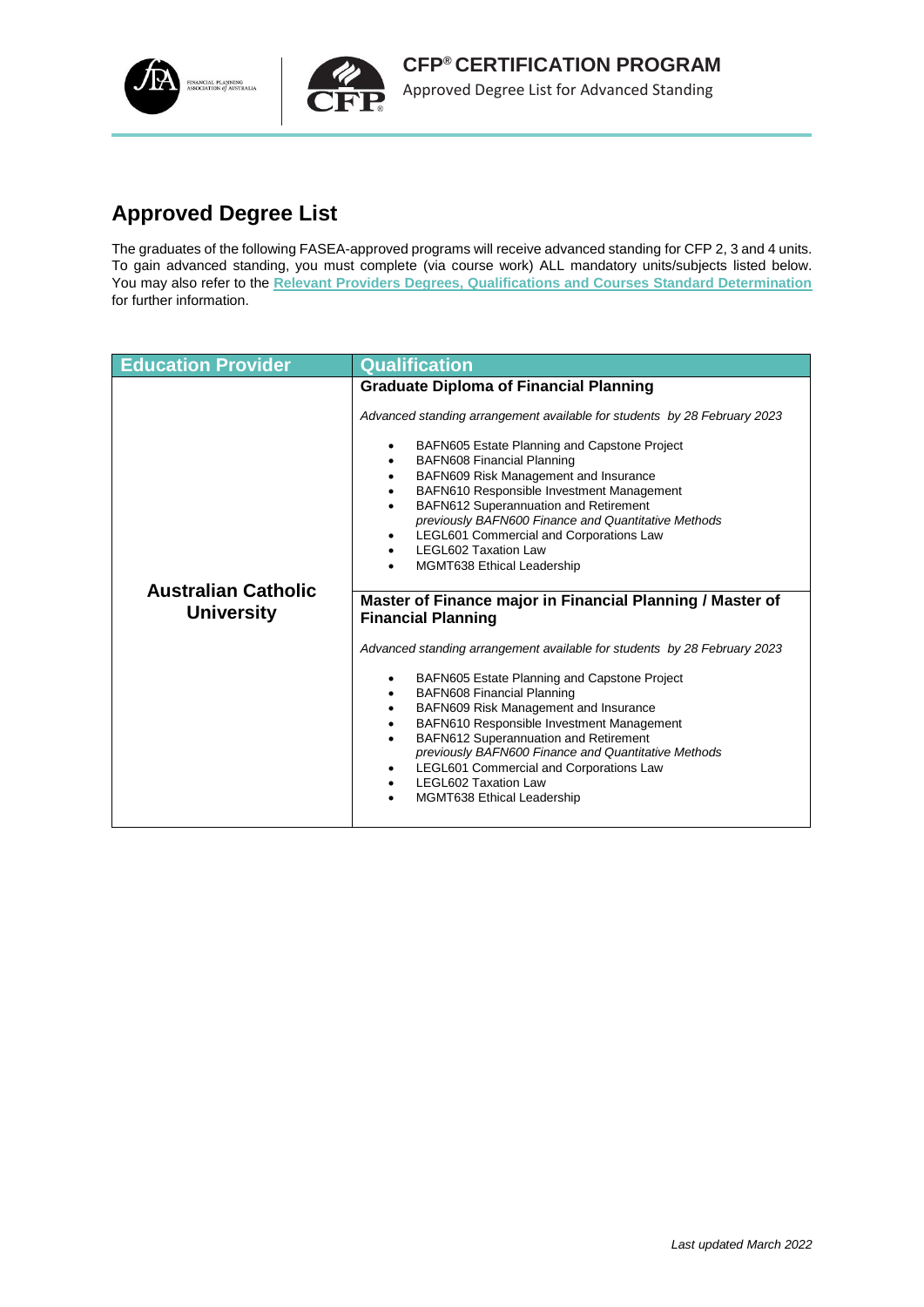



| <b>Education Provider</b>       | <b>Qualification</b>                                                                                                                                                                                                                                                                                                                                                                                                                                                                                                                                                                                                                                                                                                                                                                                                                                         |
|---------------------------------|--------------------------------------------------------------------------------------------------------------------------------------------------------------------------------------------------------------------------------------------------------------------------------------------------------------------------------------------------------------------------------------------------------------------------------------------------------------------------------------------------------------------------------------------------------------------------------------------------------------------------------------------------------------------------------------------------------------------------------------------------------------------------------------------------------------------------------------------------------------|
|                                 | <b>Graduate Diploma of Financial Planning</b>                                                                                                                                                                                                                                                                                                                                                                                                                                                                                                                                                                                                                                                                                                                                                                                                                |
|                                 | Advanced standing arrangement available for students who commenced before<br>Semester 2, 2020                                                                                                                                                                                                                                                                                                                                                                                                                                                                                                                                                                                                                                                                                                                                                                |
|                                 | LAWS20060 Taxation Law of Australia<br>٠<br>FINC20029 Financial Advice and Corporations Law<br>$\bullet$<br>FINC20024 Professional Advice Project (Capstone)<br>٠<br>FINC20026 Superannuation and Wealth Planning<br>$\bullet$<br>FINC20027 Retirement and Estate Planning<br>$\bullet$<br>FINC20028 Risk Management and Insurance<br>$\bullet$<br>FINC20030 Behavioural Finance and Client Relationships<br>$\bullet$<br>FINC20031 Ethical Financial Planning Practice<br>$\bullet$                                                                                                                                                                                                                                                                                                                                                                         |
|                                 | Note: Course no longer offered as of Semester 2, 2020                                                                                                                                                                                                                                                                                                                                                                                                                                                                                                                                                                                                                                                                                                                                                                                                        |
| <b>Central Queensland</b>       | <b>Master of Financial Planning</b>                                                                                                                                                                                                                                                                                                                                                                                                                                                                                                                                                                                                                                                                                                                                                                                                                          |
| <b>University</b>               | Advanced standing arrangement available for students who commenced before<br>Semester 2, 2020                                                                                                                                                                                                                                                                                                                                                                                                                                                                                                                                                                                                                                                                                                                                                                |
|                                 | FINC20025 Financial Planning Practice<br>FINC19019 Taxation Law of Australia<br>$\bullet$<br>FINC20026 Superannuation and Wealth<br>FNC20028 Risk Management and Insurance<br>$\bullet$<br>LAWSA19833 Australian Commercial Law<br>$\bullet$<br>FINC20027 Retirement and Estate Planning<br>$\bullet$<br>FINC20019 Money and Capital Markets<br>$\bullet$<br>FINC20024 Professional Advice Project<br>$\bullet$<br>FINC20030 Behavioural Finance<br>$\bullet$<br>FINC20031 Ethical Financial Planning Practice<br>$\bullet$<br>FINC20019 Financial Advice & Corporations Law<br>$\bullet$<br>Note: Course no longer offered as of Semester 2, 2020<br><b>Graduate Diploma of Financial Planning</b><br>Advanced standing arrangement available for students by 28 February 2025<br>FIN531 Investment Analysis<br>$\bullet$<br>FIN560 Financial Planning<br>٠ |
|                                 | FIN562 Risk Management and Insurance<br>$\bullet$<br>FIN563 Estate Planning                                                                                                                                                                                                                                                                                                                                                                                                                                                                                                                                                                                                                                                                                                                                                                                  |
|                                 | $\bullet$<br>FIN564 Superannuation and Retirement Planning<br>$\bullet$                                                                                                                                                                                                                                                                                                                                                                                                                                                                                                                                                                                                                                                                                                                                                                                      |
|                                 | FIN572 Professional Ethics and Contemporary Financial Planning<br>$\bullet$<br>LAW523 Finance Law / LAW504 Business and Corporations Law<br>LAW545 Taxation Strategies                                                                                                                                                                                                                                                                                                                                                                                                                                                                                                                                                                                                                                                                                       |
| <b>Charles Sturt University</b> | <b>Master of Applied Finance</b>                                                                                                                                                                                                                                                                                                                                                                                                                                                                                                                                                                                                                                                                                                                                                                                                                             |
|                                 | Advanced standing arrangement available for students who commenced on or<br>before Semester 2, 2019                                                                                                                                                                                                                                                                                                                                                                                                                                                                                                                                                                                                                                                                                                                                                          |
|                                 | FIN560 Financial Planning<br>FIN562 Risk Management and Insurance<br>FIN563 Estate Planning<br>٠<br>FIN564 Superannuation and Retirement Planning<br>FIN531 Investment Analysis<br>LAW545 Taxation Strategies<br>٠<br>FIN530 Money and Capital Markets<br>٠<br>FIN516 Corporate Finance<br>$\bullet$                                                                                                                                                                                                                                                                                                                                                                                                                                                                                                                                                         |
|                                 |                                                                                                                                                                                                                                                                                                                                                                                                                                                                                                                                                                                                                                                                                                                                                                                                                                                              |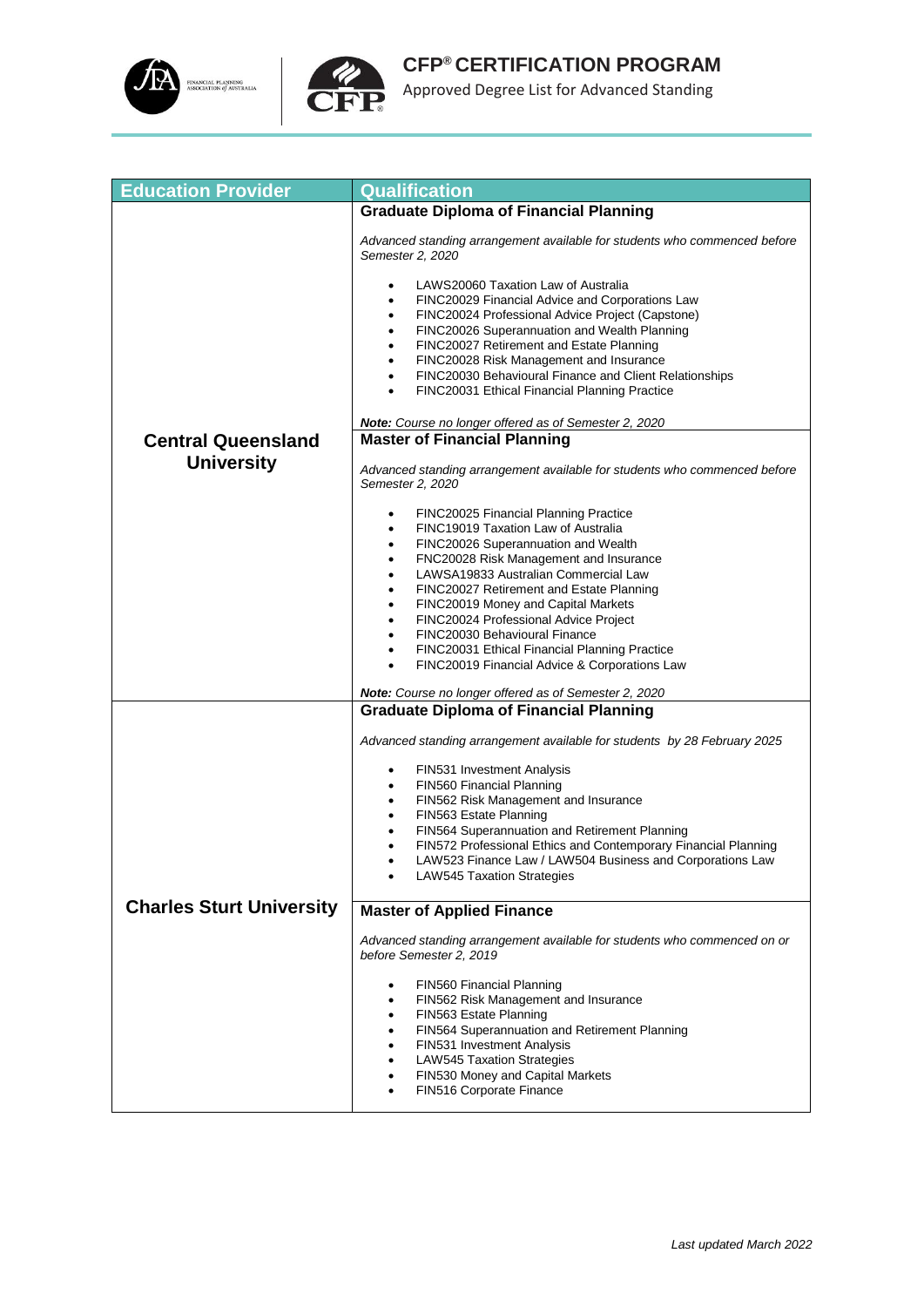



| <b>Education Provider</b>                        | <b>Qualification</b>                                                                                                                                                                                                                                                                                                                                                                                                                                                                                                                                                                                                                                   |
|--------------------------------------------------|--------------------------------------------------------------------------------------------------------------------------------------------------------------------------------------------------------------------------------------------------------------------------------------------------------------------------------------------------------------------------------------------------------------------------------------------------------------------------------------------------------------------------------------------------------------------------------------------------------------------------------------------------------|
|                                                  | <b>Master of Applied Finance (Financial Planning)</b>                                                                                                                                                                                                                                                                                                                                                                                                                                                                                                                                                                                                  |
| <b>Charles Sturt University</b>                  | Advanced standing arrangement available for students by 28 February 2025<br>FIN560 Financial Planning<br>FIN516 Corporate Finance<br>$\bullet$<br>FIN531 Investment Analysis<br>٠<br>FIN562 Risk Management and Insurance<br>٠<br>FIN563 Estate Planning<br>FIN564 Superannuation and Retirement Planning<br>FIN572 Professional Ethics and Contemporary Financial Planning*<br>$\bullet$<br>LAW523 Finance Law / LAW504 Business and Corporations Law<br><b>LAW545 Taxation Strategies</b><br>$\bullet$<br>NOTE: Students who completed FIN572 after 01 July 2019 will receive<br>advanced standing for the CFP 1 FPA Professionalism unit.           |
|                                                  | <b>Master of Financial Planning</b>                                                                                                                                                                                                                                                                                                                                                                                                                                                                                                                                                                                                                    |
| <b>Curtin University of</b><br><b>Technology</b> | Advanced standing arrangement available for students who commenced on or<br>before Semester 2, 2014<br>Finance Principles 515<br>Finance Instruments and Markets 559<br>Personal Finance 520<br>Taxation 531<br>Personal Risk and Insurance 509<br>Estate Planning 526<br>٠<br>Superannuation and Retirement Planning 621<br>Financial Plan Construction 519                                                                                                                                                                                                                                                                                           |
|                                                  | M669 Graduate Diploma in Financial Planning                                                                                                                                                                                                                                                                                                                                                                                                                                                                                                                                                                                                            |
| <b>Deakin University</b>                         | Advanced standing arrangement available for students who commenced from<br>Semester 1, 2019 and to Semester 2, 2021<br>MAF714/MAA728 Managing Client Relationships / Financial Behaviour<br>٠<br>and Decision Making<br>MAF765/MAA745 Financial Planning and Economic Fundamentals<br>MAA700 Estate Planning and Risk Management Strategies<br>$\bullet$<br>MAA719 Superannuation and Retirement Planning<br>MLC707 Commercial and Corporations Law/Business Law<br>٠<br>MAF707 Investments and Portfolio Management<br>MLC703 Principles of Income Tax Law<br>MLM717 Financial Services Regulation                                                    |
|                                                  | Advanced standing arrangement available for students who commenced from<br>Semester 1, 2017 and before Semester 1, 2019<br>MAF714/MAA728 Managing Client Relationships / Financial Behaviour<br>and Decision Making<br>MAF765/MAA745 Financial Planning and Economic Fundamentals<br>٠<br>MAA700 Estate Planning and Risk Management Strategies<br>MAF708/MAA719 Retirement Income Streams / Superannuation and<br>٠<br><b>Retirement Planning</b><br>MLC707 Commercial and Corporations Law/Business Law<br>MAF707 Investments and Portfolio Management<br>MLC703 Principles of Income Tax Law MAF709/MAA727 Financial<br><b>Planning Development</b> |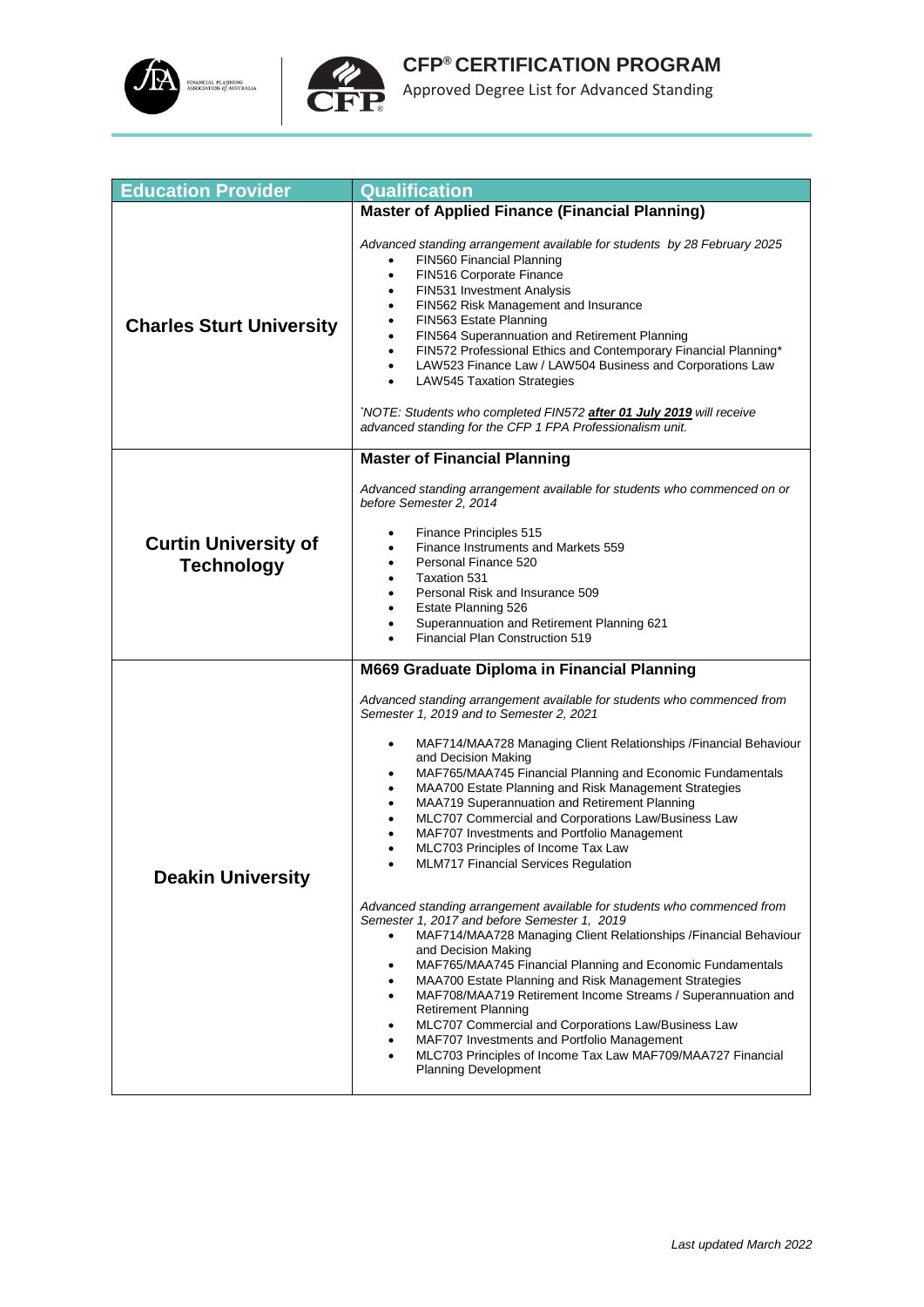



| <b>Education Provider</b> | <b>Qualification</b>                                                                                                                                                                              |
|---------------------------|---------------------------------------------------------------------------------------------------------------------------------------------------------------------------------------------------|
|                           | M669 Graduate Diploma in Financial Planning / Graduate                                                                                                                                            |
|                           | <b>Diploma of Financial Planning</b>                                                                                                                                                              |
|                           | Advanced standing arrangement available for students by 28 February 2025                                                                                                                          |
|                           | MAF765/MAA745 Financial Planning and Economic Fundamentals<br>٠<br>MPS701/MAS701/MAA746 Principles of Risk Management and<br>٠<br>Insurance                                                       |
|                           | MAF708/MAA719 Retirement Income Streams / Superannuation and<br>$\bullet$<br><b>Retirement Planning</b>                                                                                           |
|                           | MLC707 Commercial and Corporations Law / Business Law<br>$\bullet$<br>MAF707 Investments and Portfolio Management<br>٠                                                                            |
|                           | MLC703 Principles of Income Tax Law<br>٠                                                                                                                                                          |
|                           | MAF709/MAA727 Financial Planning Development<br>$\bullet$<br><b>MAF702 Financial Markets</b><br>$\bullet$                                                                                         |
|                           | Advanced standing arrangement available for students who commenced from<br>Semester 1, 2015 and to Semester 2, 2017                                                                               |
|                           | MAF765/MAA745 Financial Planning and Analysis/Financial Planning<br>٠<br>Fundamentals/Financial Planning and Economic Fundamentals<br>MPS701/MAS701/MAA746 Principles of Risk Management and<br>٠ |
|                           | Insurance<br>MAF707 Investments and Portfolio Management<br>$\bullet$                                                                                                                             |
|                           | MLC703 Principles of Income Tax Law<br>٠                                                                                                                                                          |
|                           | <b>MAF702 Financial Markets</b><br>٠<br>MAF708/MAA719 Retirement income Streams / Superannuation and                                                                                              |
|                           | Retirement                                                                                                                                                                                        |
| <b>Deakin University</b>  |                                                                                                                                                                                                   |
|                           | <b>M683 Graduate Diploma of Financial Services</b>                                                                                                                                                |
|                           | Advanced standing arrangement available for students who commenced from<br>Semester 1, 2006 and to Semester 2, 2010                                                                               |
|                           | MPS701/MAS701/MAA746 Principles of Risk Management and<br>$\bullet$<br>Insurance                                                                                                                  |
|                           | MAF708/MAA708 Retirement Income Streams / Superannuation and<br>٠<br><b>Retirement Planning</b>                                                                                                   |
|                           | MAF707 Investments and Portfolio Management<br>$\bullet$                                                                                                                                          |
|                           | MLC703 Principles of Income Tax Law<br>٠                                                                                                                                                          |
|                           | <b>MAF702 Financial Markets</b><br>٠<br>MAF709/MAA727 Financial Planning Development<br>٠                                                                                                         |
|                           | MP1753/MPF753 Finance<br>٠                                                                                                                                                                        |
|                           | MPA711 Corporate Governance and Ethics                                                                                                                                                            |
|                           | Advanced standing arrangement available for students who commenced from<br>Semester 1, 2010 and to Semester 2, 2014                                                                               |
|                           | MAF765 Financial Planning and Analysis                                                                                                                                                            |
|                           | MPS701/MAS701/MAA746 Principles of Risk Management and<br>Insurance                                                                                                                               |
|                           | MAF708/MAA708 Retirement Income Streams / Superannuation and<br>٠<br><b>Retirement Planning</b>                                                                                                   |
|                           | MAF707 Investments and Portfolio Management<br>$\bullet$                                                                                                                                          |
|                           | MLC703 Principles of Income Tax Law<br><b>MAF702 Financial Markets</b><br>$\bullet$                                                                                                               |
|                           | MAF709/MAA727 Financial Planning Development                                                                                                                                                      |
|                           | MP1753/MPF753 Finance                                                                                                                                                                             |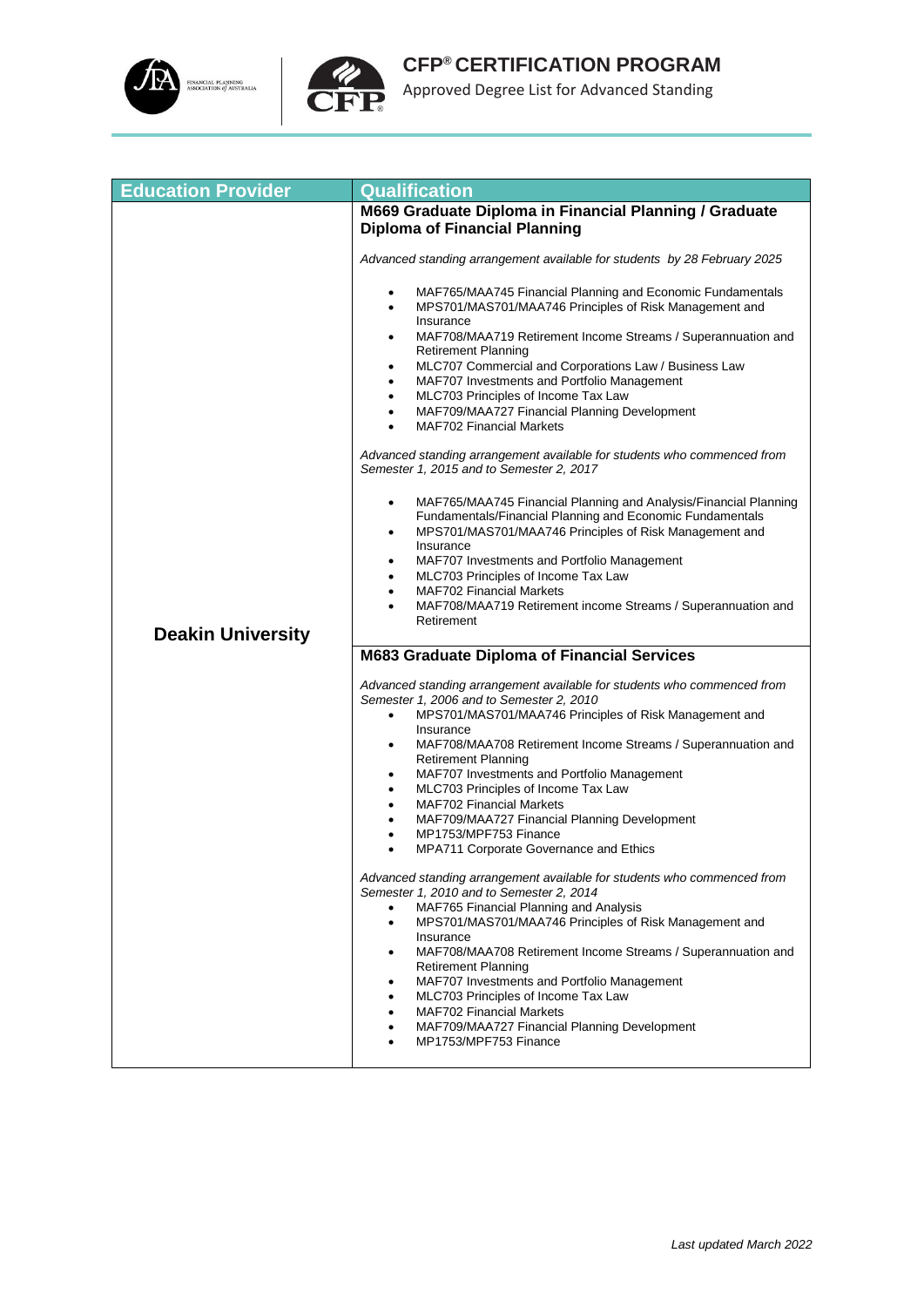



| <b>Education Provider</b>                 | <b>Qualification</b>                                                                                                                                                                                                      |
|-------------------------------------------|---------------------------------------------------------------------------------------------------------------------------------------------------------------------------------------------------------------------------|
|                                           | <b>Master of Financial Planning</b>                                                                                                                                                                                       |
|                                           | previously the Master of Wealth Management                                                                                                                                                                                |
|                                           | Advanced standing arrangement available for students 28 February 2025                                                                                                                                                     |
|                                           | MAF765/MAA745 Financial Planning & Analysis/Financial Planning<br>Fundamentals                                                                                                                                            |
| <b>Deakin University</b>                  | MAF707 Investments and Portfolio Management<br>MAA719/MAF708 Superannuation and Retirement                                                                                                                                |
|                                           | Planning/Retirement Income Streams                                                                                                                                                                                        |
|                                           | MLC703 Principles of Income Tax Law                                                                                                                                                                                       |
|                                           | MLC707 Business Law / Commercial and Corporations Law<br>MAA727/MAF709 Financial Planning Development                                                                                                                     |
|                                           | MAA728/MAF714 Managing Client Relationships* / MAA728/MAI728                                                                                                                                                              |
|                                           | (intensive) Financial Behaviour and Decision Making                                                                                                                                                                       |
|                                           | MAA700/MAI700 Estate Planning and Risk Management Strategies<br>*superseded                                                                                                                                               |
|                                           | <b>Graduate Diploma of Financial Planning</b>                                                                                                                                                                             |
| <b>Financial Services</b>                 |                                                                                                                                                                                                                           |
| <b>Institute of Australia</b><br>(FINSIA) | Advanced standing arrangement available for students who commenced on or<br>before Semester 2, 2008. Advanced standing for this qualification may be<br>provided ONLY IF the student also has a Master or Bachelor degree |
|                                           | <b>Graduate Diploma of Financial Planning (4185/4186)</b>                                                                                                                                                                 |
|                                           |                                                                                                                                                                                                                           |
|                                           | Advanced standing arrangement available for students by 28 February 2025                                                                                                                                                  |
|                                           |                                                                                                                                                                                                                           |
|                                           | 7818AFE/7254AFE Financial Planning Fundamentals<br>7803AFE/7223AFE Financial Markets                                                                                                                                      |
|                                           | 7817AFE/7106AFE Income Tax Law<br>$\bullet$                                                                                                                                                                               |
|                                           | 7819AFE/7256AFE Personal Risk Management                                                                                                                                                                                  |
|                                           | 7820AFE/7255AFE Applied Financial Planning<br>٠<br>7801AFE/7232AFE Investments                                                                                                                                            |
|                                           | 7822AFE/7161AFE Applied Taxation<br>$\bullet$                                                                                                                                                                             |
|                                           | 7821AFE/7214AFE Retirement and Estate Planning                                                                                                                                                                            |
|                                           | 7250AFE/7814AFE Professionalism in Financial Services* /                                                                                                                                                                  |
|                                           | 7269AFE/7815AFE Ethics and Professionalism<br>*superseded                                                                                                                                                                 |
|                                           |                                                                                                                                                                                                                           |
|                                           | <b>Master of Business Administration (Financial Planning)</b>                                                                                                                                                             |
| <b>Griffith University</b>                | Advanced standing arrangement available for students who commenced on or<br>after Semester 2, 2012                                                                                                                        |
|                                           | 7202AFE Financial Planning<br>$\bullet$                                                                                                                                                                                   |
|                                           | 7232AFE Wealth management<br>7208AFE Financial Planning, Construction & Review<br>٠                                                                                                                                       |
|                                           | 7214AFE Retirement and Estate Planning                                                                                                                                                                                    |
|                                           | <b>Master of Commerce (Financial Planning)</b>                                                                                                                                                                            |
|                                           |                                                                                                                                                                                                                           |
|                                           | Advanced standing arrangement available for students who commenced on or<br>after Semester 1, 2014                                                                                                                        |
|                                           | 7303AFE Economics<br>٠                                                                                                                                                                                                    |
|                                           | 7202AFE Financial Planning                                                                                                                                                                                                |
|                                           | 7203AFE Corporate Financial Risk Management<br>٠<br>7151AFE Income Tax for Financial Planning                                                                                                                             |
|                                           | 7108AFE Taxation Planning                                                                                                                                                                                                 |
|                                           | 7214AFE Retirement and Estate Planning                                                                                                                                                                                    |
|                                           | 7232AFE Investment Analysis<br>٠<br>7208AFE Financial Planning, Construction and Review                                                                                                                                   |
|                                           |                                                                                                                                                                                                                           |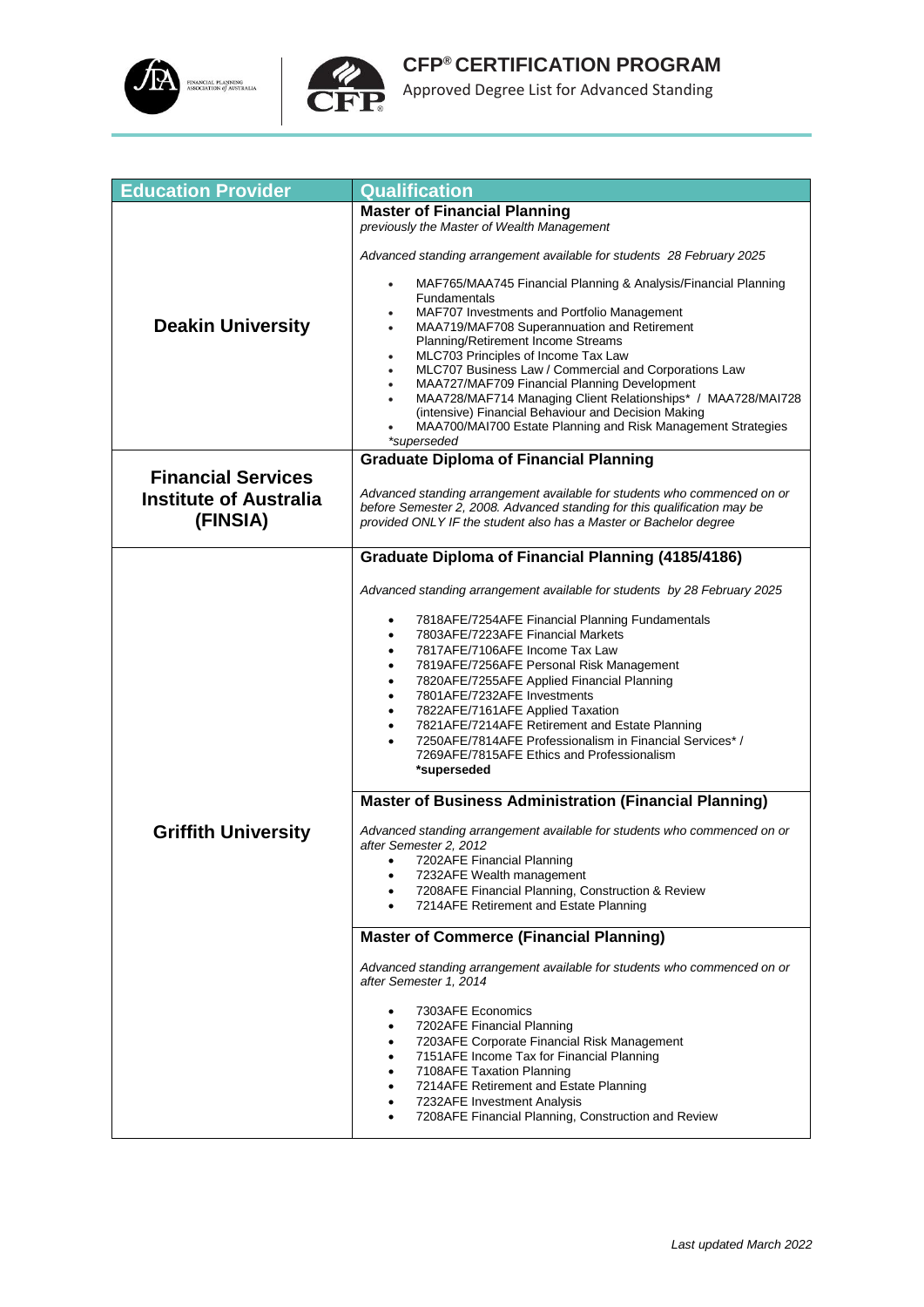



| <b>Education Provider</b>      | <b>Qualification</b>                                                                                                                                                                                                                                                                                                                                                                                                                                                                                                                       |
|--------------------------------|--------------------------------------------------------------------------------------------------------------------------------------------------------------------------------------------------------------------------------------------------------------------------------------------------------------------------------------------------------------------------------------------------------------------------------------------------------------------------------------------------------------------------------------------|
|                                | <b>Master of Financial Planning</b>                                                                                                                                                                                                                                                                                                                                                                                                                                                                                                        |
| <b>Griffith University</b>     | Advanced standing arrangement available for students by 28 February 2025                                                                                                                                                                                                                                                                                                                                                                                                                                                                   |
|                                | 7254AFE Financial Planning Fundamentals<br>7256AFE Personal Risk Management<br>٠<br>7232AFE Investments<br>٠<br>7151AFE Taxation for Financial Planners OR 7106AFE Income Tax<br>$\bullet$<br>Law<br>7159AFE Principles of Business & Corporations Law<br>٠<br>7255AFE Applied Financial Planning OR 7259AFE Financial Planning<br>$\bullet$<br>skills + AMP/Ethics Centre Program (AMP only)                                                                                                                                              |
|                                | OR.                                                                                                                                                                                                                                                                                                                                                                                                                                                                                                                                        |
|                                | 7269AFE Ethics and Professionalism                                                                                                                                                                                                                                                                                                                                                                                                                                                                                                         |
|                                | 7246AFE Behavioural Finance & Wealth Management<br>٠<br>7214AFE Retirement and Estate Planning                                                                                                                                                                                                                                                                                                                                                                                                                                             |
|                                | <b>Master of Financial Planning</b>                                                                                                                                                                                                                                                                                                                                                                                                                                                                                                        |
| <b>Kaplan Higher Education</b> | Advanced standing arrangement available for students by 28 February 2025<br>FPC001B Economic, Legal and Ethical Context for Financial Planning<br>FPC002B Ethics and Professionalism ain Financial ADvice<br>FPC003 Superannuation and Retirement Advice<br>٠<br>FPC004 Insurance Advice<br>$\bullet$<br>FPC005 Estate and Succession Planning<br>$\bullet$<br>FPC006 Tax and Commercial Law for Financial Planning<br>FPC007B Client Engagement Skills<br>$\bullet$<br>FPC008 Investment Advice<br>٠<br>FPC009 Complex Financial Planning |
|                                | Note:<br>FPE011 Debt Strategies and FPE16 SMSF are no longer required subjects after 30<br>1.<br>March 2018.<br>2.<br>Students who completed FPC008 Investment Advice prior to 30 March 2018 (i.e.<br>Study Period 2 2018-2018SP2) must complete FPE011 Debt Strategies as a<br>required elective to be in line with the FPEC curriculum.                                                                                                                                                                                                  |
|                                | <b>Graduate Diploma of Financial Planning (GDFP19)</b>                                                                                                                                                                                                                                                                                                                                                                                                                                                                                     |
|                                | Advanced standing arrangement available for students by 28 February 2025<br>FPC001B Economic and Legal Context for Financial Planning<br>٠<br>FPC002B Ethics and Professionalism in Financial Advice<br>٠<br>FPC003 Superannuation and Retirement Advice<br>$\bullet$<br>FPC004 Insurance Advice<br>FPC005 Estate and Succession Planning<br>$\bullet$<br>FPC006 Tax and Commercial Law for Financial Planners<br>FPC007B Client Engagement Skills<br>FPC008 Investment Advice                                                             |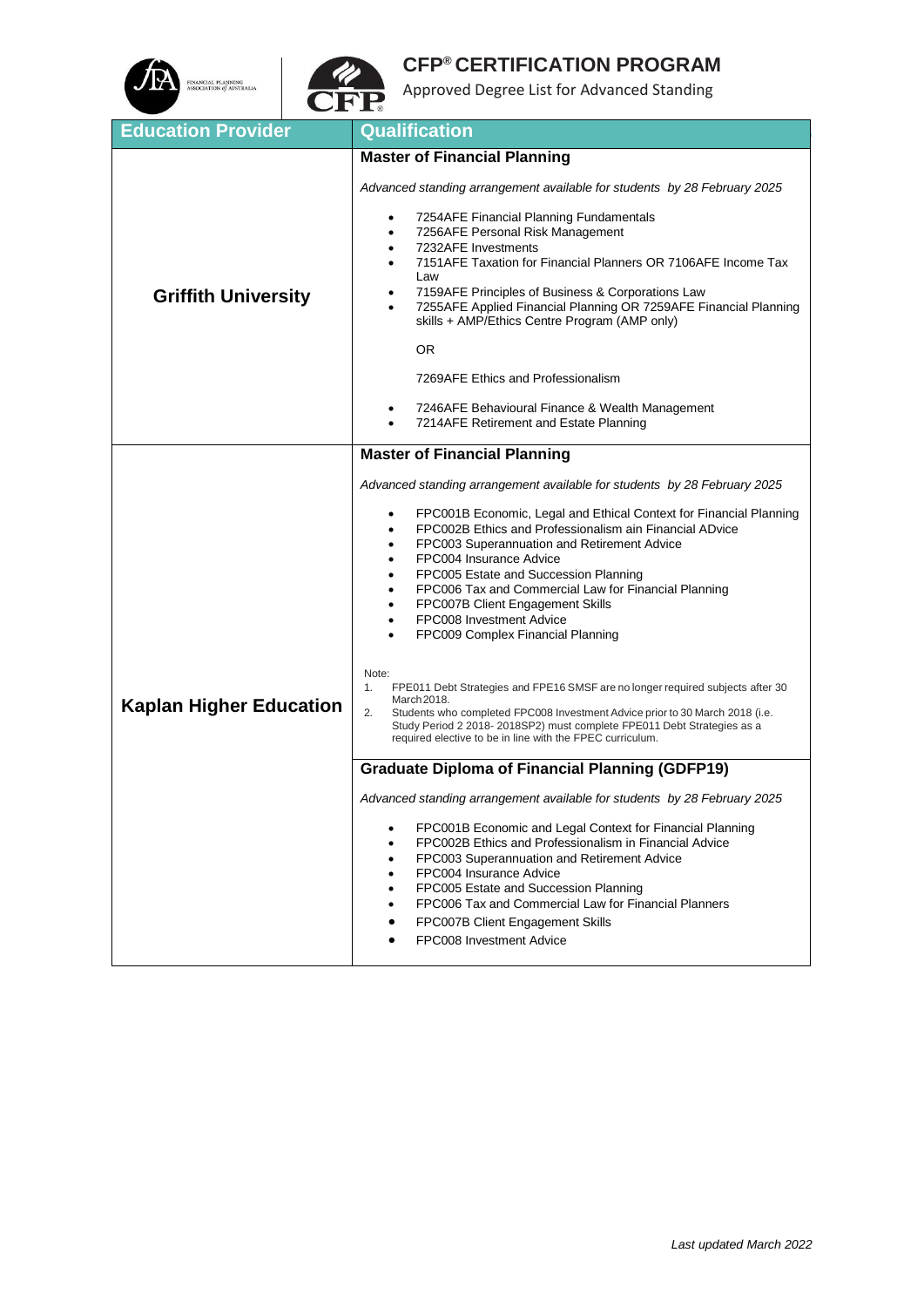



| <b>Education Provider</b>      | <b>Qualification</b>                                                                                                                                                                                                                                                                                                                                                                                                                                                                                                                                                                                                                                                                                                                                                                                                                                                                      |
|--------------------------------|-------------------------------------------------------------------------------------------------------------------------------------------------------------------------------------------------------------------------------------------------------------------------------------------------------------------------------------------------------------------------------------------------------------------------------------------------------------------------------------------------------------------------------------------------------------------------------------------------------------------------------------------------------------------------------------------------------------------------------------------------------------------------------------------------------------------------------------------------------------------------------------------|
|                                | <b>Archived Programs</b><br><b>Graduate Diploma of Applied Finance (Financial Planning)</b><br><b>Graduate Diploma of Financial Planning</b>                                                                                                                                                                                                                                                                                                                                                                                                                                                                                                                                                                                                                                                                                                                                              |
| <b>Kaplan Higher Education</b> | <b>Graduate Diploma of Financial Planning (GDFP14)</b><br>Advanced standing for this qualification may be provided ONLY IF the student<br>also has a Master or Bachelor degree.<br>FIN211 Financial Planning Fundamentals<br><b>FIN212 Investment Products</b><br>FIN213 Superannuation and Retirement Planning<br>٠<br>FIN214 Insurance, Succession and Estate Planning<br><b>Commencement Dates:</b><br>Graduate Diploma of Financial Planning<br>Accredited for students commencing during or after 2006 and before the<br>end of 2013<br>Graduate Diploma of Applied Finance (Financial Planning Major)<br>$\bullet$<br>Accredited for students commencing during or after 2006 and before the<br>end of 2010<br>Graduate Diploma in Financial Planning (GDFP14)<br>$\bullet$<br>Accredited for students commencing during or after 1 January 2014 and<br>before the end of July 2019 |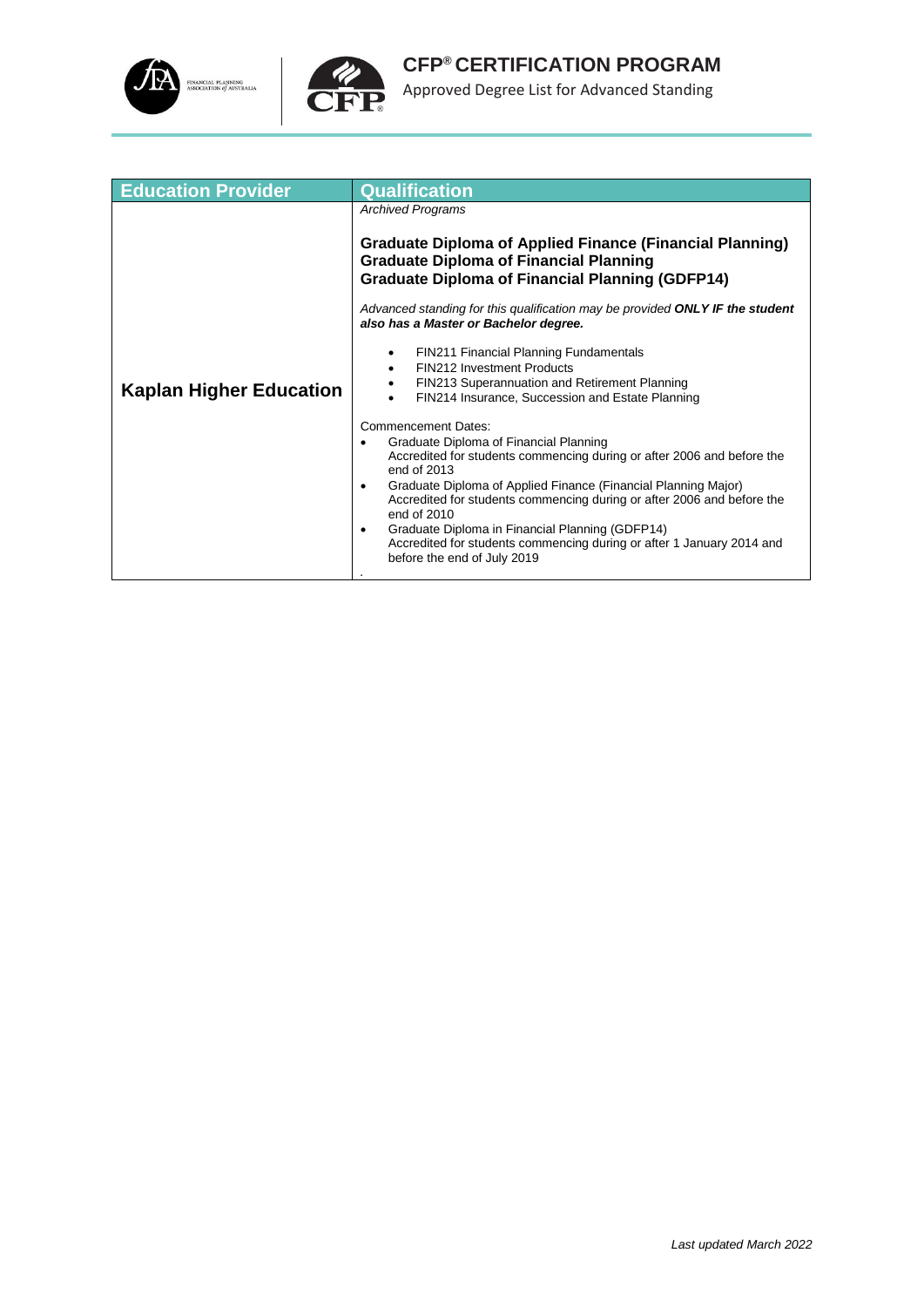



| <b>Education Provider</b>    | Qualification                                                                                                    |
|------------------------------|------------------------------------------------------------------------------------------------------------------|
|                              | Any Master degree program in the Financial Planning                                                              |
|                              | specialisation                                                                                                   |
|                              |                                                                                                                  |
|                              | Advanced standing arrangement available for students who commenced from<br>Semester 1, 2009 to Semester 2, 2014  |
|                              |                                                                                                                  |
|                              | <b>ECO5POE Principles of Economics</b>                                                                           |
| <b>La Trobe University</b>   | FIN5POF Principles of finance                                                                                    |
|                              | FIN5FPL Financial Planning                                                                                       |
|                              | FIN5REP Retirement and Estate Planning<br>$\bullet$                                                              |
|                              | FIN5CFP Case Studies in Financial Planning<br><b>FIN5PMT Portfolio Management</b><br>$\bullet$                   |
|                              | <b>FIN5DBS Debt Securities</b>                                                                                   |
|                              | <b>FIN5EQS Equity Securities</b><br>$\bullet$                                                                    |
|                              | <b>FIN5DER Derivative Securities</b>                                                                             |
|                              |                                                                                                                  |
|                              | <b>Graduate Diploma of Financial Planning</b>                                                                    |
|                              | Advanced standing arrangement available for students by 28 Feburary 2023                                         |
|                              | AYN456 Business and Corporations Law<br>٠                                                                        |
| <b>Queensland University</b> | AYN457 Financial Planning Principles and Regulation                                                              |
|                              | EFN429 Investments Management<br>٠                                                                               |
| of Technology                | AYN458 Ethics and Professional Relationships                                                                     |
|                              | AYN438 Taxation Law and Practice<br>٠                                                                            |
|                              | AYN442 Superannuation and Wealth Management<br>EFN516 Insurance and Risk Management                              |
|                              | <b>EFN520 Financial Planning Capstone</b>                                                                        |
|                              |                                                                                                                  |
|                              | <b>Graduate Diploma of Financial Planning</b>                                                                    |
|                              | Advanced standing arrangement available for students who commenced from<br>Semester 2, 2021 to Semester 2, 2024. |
|                              |                                                                                                                  |
|                              | BAFI3244 Financial Planning Regulatory Obligations<br>٠                                                          |
|                              | <b>BAFI3242 Professional Ethics</b><br><b>BAFI3245 Behavioural Financial Advice</b>                              |
|                              | LAW2480 Business and Corporations Law                                                                            |
|                              | BAFI3240 Superannuation and Retirement Income<br>$\bullet$                                                       |
|                              | <b>LAW2471 Taxation Law and Practice</b>                                                                         |
|                              | BAFI3243 Insurance and Estate Planning                                                                           |
|                              | BAFI3246 Applications in Financial Planning                                                                      |
| <b>RMIT University</b>       |                                                                                                                  |
|                              | <b>Master of Financial Planning</b>                                                                              |
|                              | Advanced standing arrangement available for students who commenced from<br>Semester 2, 2021 to Semester 2, 2024. |
|                              | BAFI3244 Financial Planning Regulatory Obligations                                                               |
|                              | <b>BAFI3242 Professional Ethics</b><br>$\bullet$                                                                 |
|                              | BAFI3245 Behavioural Financial Advice                                                                            |
|                              | LAW2480 Business and Corporations Law<br>$\bullet$                                                               |
|                              | BAFI3240 Superannuation and Retirement Income                                                                    |
|                              | <b>LAW2471 Taxation Law and Practice</b><br>BAFI3243 Insurance and Estate Planning                               |
|                              | BAFI3246 Applications in Financial Planning                                                                      |
|                              |                                                                                                                  |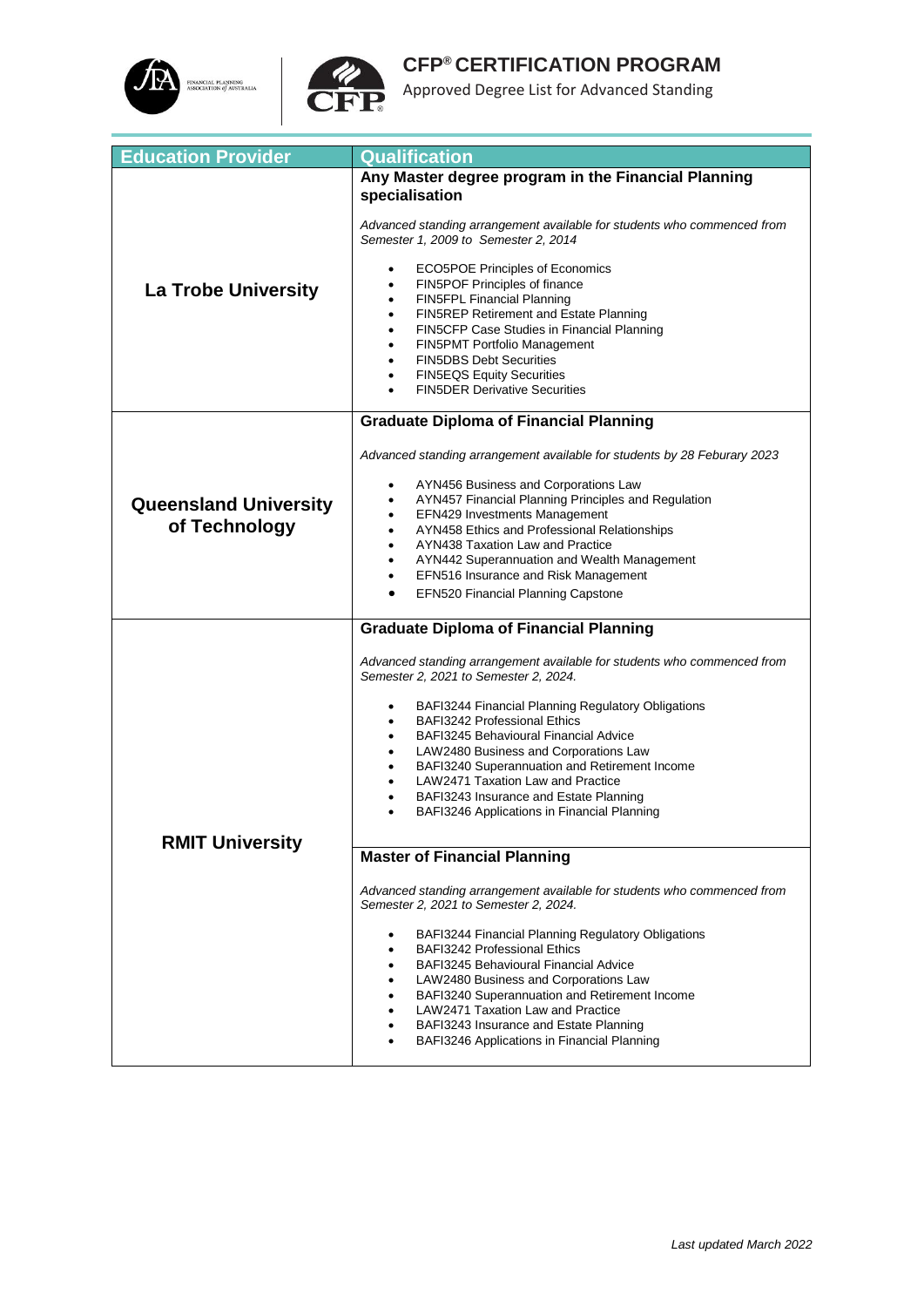



| <b>Education Provider</b>                  | <b>Qualification</b>                                                                                                                                                                                                                                                                                                                                                                                                                                                                                                                                                                                                                                                                                |
|--------------------------------------------|-----------------------------------------------------------------------------------------------------------------------------------------------------------------------------------------------------------------------------------------------------------------------------------------------------------------------------------------------------------------------------------------------------------------------------------------------------------------------------------------------------------------------------------------------------------------------------------------------------------------------------------------------------------------------------------------------------|
|                                            | <b>Graduate Diploma of Financial Planning</b>                                                                                                                                                                                                                                                                                                                                                                                                                                                                                                                                                                                                                                                       |
|                                            | Advanced standing arrangement available for students by 28 February 2025                                                                                                                                                                                                                                                                                                                                                                                                                                                                                                                                                                                                                            |
|                                            | ACC80012 Taxation Principles and Planning<br>FIN60007 / FIN60010 Elements of Financial Planning / Elements of<br>$\bullet$<br><b>Financial Planning and Regulation</b><br>LAW60003 Corporations and Contract Law<br>$\bullet$<br>FIN60009 Ethics, Regulation and Client Management / FIN60012<br>$\bullet$<br>Ethics and Client Management (available S2 2022)<br>FIN60008 / FIN60011 Investment and Behavioural Finance /<br>$\bullet$<br>Behavioural Finance and Investment<br>FIN80022 Insurance and Estate Planning<br>FIN80023 Superannuation and Retirement Planning<br>$\bullet$<br>FIN80025 Financial Advice Technology Project                                                             |
|                                            | <b>Master of Financial Planning</b>                                                                                                                                                                                                                                                                                                                                                                                                                                                                                                                                                                                                                                                                 |
|                                            |                                                                                                                                                                                                                                                                                                                                                                                                                                                                                                                                                                                                                                                                                                     |
| <b>Swinburne University</b>                | <b>Master of Professional Accounting / Master of Financial</b><br><b>Planning</b>                                                                                                                                                                                                                                                                                                                                                                                                                                                                                                                                                                                                                   |
|                                            | Advanced standing arrangement available for students by 28 February 2025                                                                                                                                                                                                                                                                                                                                                                                                                                                                                                                                                                                                                            |
|                                            | FIN60007 / FIN60010 Elements of Financial Planning / Elements of<br>$\bullet$<br>Financial Planning and Regulation<br>LAW60003 Corporations and Contract Law<br>$\bullet$<br>AC60008 Accounting Systems and Reporting<br>FIN60008 Investment Decision Making<br>٠<br>FIN60009 Ethics, Regulation and Client Management / FIN60012<br>Ethics and Client Management (available S2 2022)<br>FIN80022 Insurance and Estate Planning<br>$\bullet$<br>FIN80023 Superannuation and Retirement Planning<br>ACC80012 Taxation Principles and Planning<br>٠<br>ACC80008 Managerial Accounting<br>FIN8005 Corporate Financial Management<br>ECO80001 Economics<br>FIN80025 Financial Advice Technology Project |
|                                            | <b>Graduate Diploma of Financial Planning</b>                                                                                                                                                                                                                                                                                                                                                                                                                                                                                                                                                                                                                                                       |
| <b>TAFE NSW</b><br><b>Higher Education</b> | Advanced standing arrangement available for students by 28 February 2025<br>FPINS501A Insurance and Superannuation Planning<br>FPRET501A Retirement and Estate Planning<br>FPINV501A Investment Planning<br>FPTAX501A Taxation Planning<br>FPETH501A Ethics and Professional Standards for Financial Advisers<br>FPBFI501A Behavioural Finance<br>FPLAW501A Commercial and Corporations Law<br>FPAFA501A Applied Financial Advice                                                                                                                                                                                                                                                                   |
|                                            | ANY Master degree with Financial Planning specialisation.                                                                                                                                                                                                                                                                                                                                                                                                                                                                                                                                                                                                                                           |
| <b>University of Adelaide</b>              | Advanced standing arrangement available for students who commenced on or<br>before Semester 2, 2012<br>CORPFIN 6003 Tax, Estate and Wealth Planning<br>CORPFIN 6005 Investment Process and Client Relationship<br>Management<br>CORPFIN 6000 Industry Research Project<br>CORPFIN 6004 Global Wealth Management                                                                                                                                                                                                                                                                                                                                                                                     |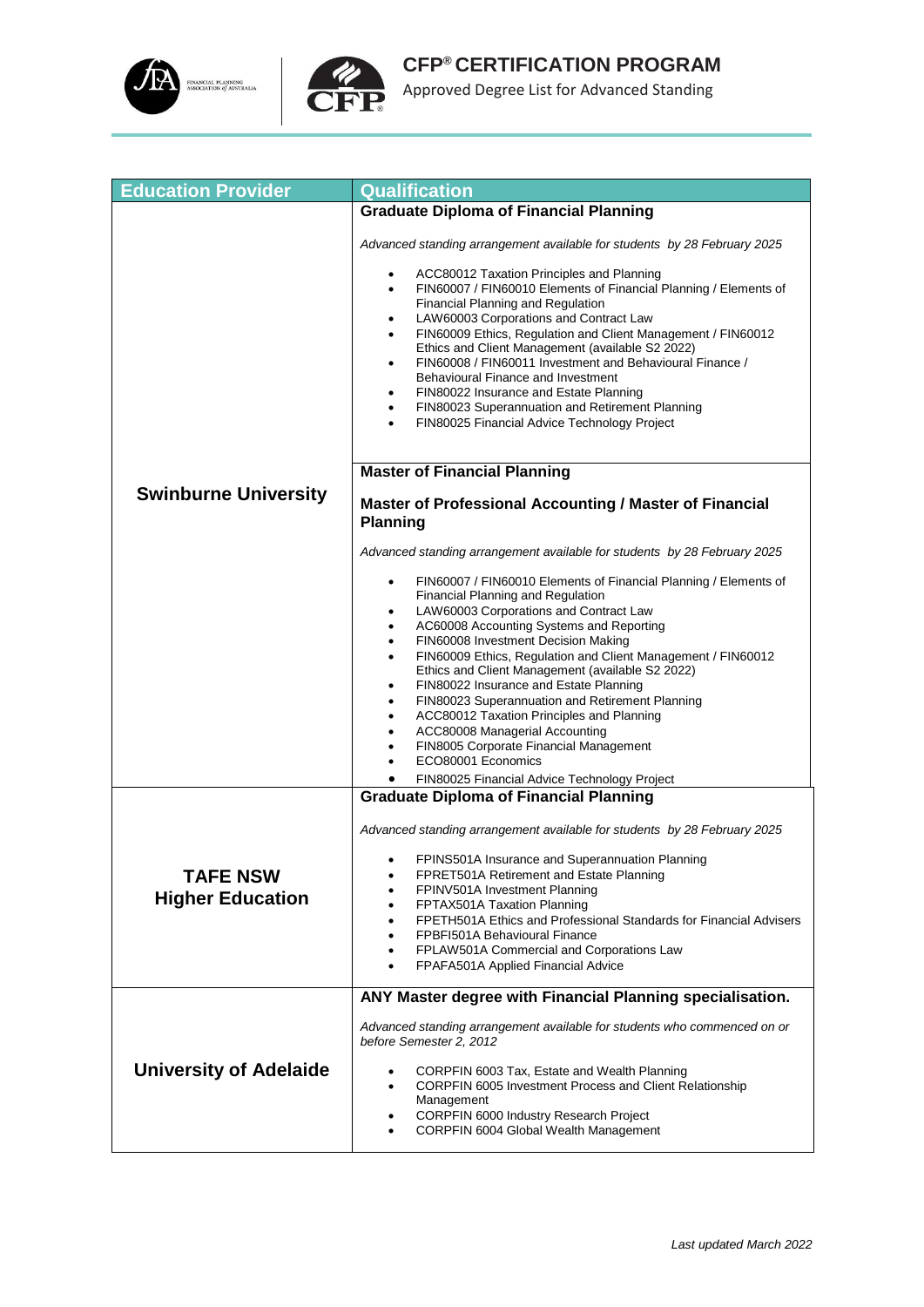



**CFP® CERTIFICATION PROGRAM** Approved Degree List for Advanced Standing

| <b>Education Provider</b>                  | <b>Qualification</b>                                                                                                                                                                                                                                                                                                                                                                                                                                                                                                                                                                                                                                                                                                                                     |
|--------------------------------------------|----------------------------------------------------------------------------------------------------------------------------------------------------------------------------------------------------------------------------------------------------------------------------------------------------------------------------------------------------------------------------------------------------------------------------------------------------------------------------------------------------------------------------------------------------------------------------------------------------------------------------------------------------------------------------------------------------------------------------------------------------------|
|                                            | <b>Graduate Diploma of Financial Planning</b>                                                                                                                                                                                                                                                                                                                                                                                                                                                                                                                                                                                                                                                                                                            |
|                                            | Advanced standing arrangement available for students by 28 February 2023<br>FPL413 Investment Fundamentals and Financial Advice Principles<br>٠<br><b>LSSU595 Taxation Law for Financial Services</b><br>$\bullet$<br><b>MM467 Professional Ethics</b><br>$\bullet$<br>FPL580 Financial Advice Construction and Client Communication<br>Simulation<br>FPL550 Behavioural Finance and Investment Portfolio Management<br>$\bullet$<br>FPL501 Superannuation and Retirement Planning Strategies and<br>$\bullet$<br>Advice<br>FPL512 Insurance Planning, Risk Management and Estate Planning<br>$\bullet$<br>LSSU594 Issues in Commercial and Financial Services Law                                                                                       |
|                                            | <b>Master of Financial Services</b>                                                                                                                                                                                                                                                                                                                                                                                                                                                                                                                                                                                                                                                                                                                      |
| <b>University of New</b><br><b>England</b> | Advanced standing arrangement available for students who commenced on or<br>before Trimester 3, 2016. Currently in teach-out mode.                                                                                                                                                                                                                                                                                                                                                                                                                                                                                                                                                                                                                       |
|                                            | AFM465/AFM565/AFM522 Financial Planning and Wealth<br>$\bullet$<br>Management/Financial Planning<br>AFM466 Risk Management and Insurance<br>$\bullet$<br>AFM467/AFM567 Superannuation and Retirement<br>$\bullet$<br>AFM468 Investment Management in Financial Planning<br>$\bullet$<br>AFM569 Developing the Financial Plan<br>$\bullet$<br><b>LSSU592 Taxation Law</b><br>Either<br>LSSU450 Commercial Law 1: Principles of Australian Law<br>$\circ$<br><b>LSSU591 Law of Commercial Associations</b><br>$\Omega$<br>AFM442 Financial Instruments and Markets<br>٠<br>AFM532 Security Analysis and Portfolio Management<br>٠<br>Note: Please refer to this link to view previous versions of the Master of Financial<br>Services and requisite units. |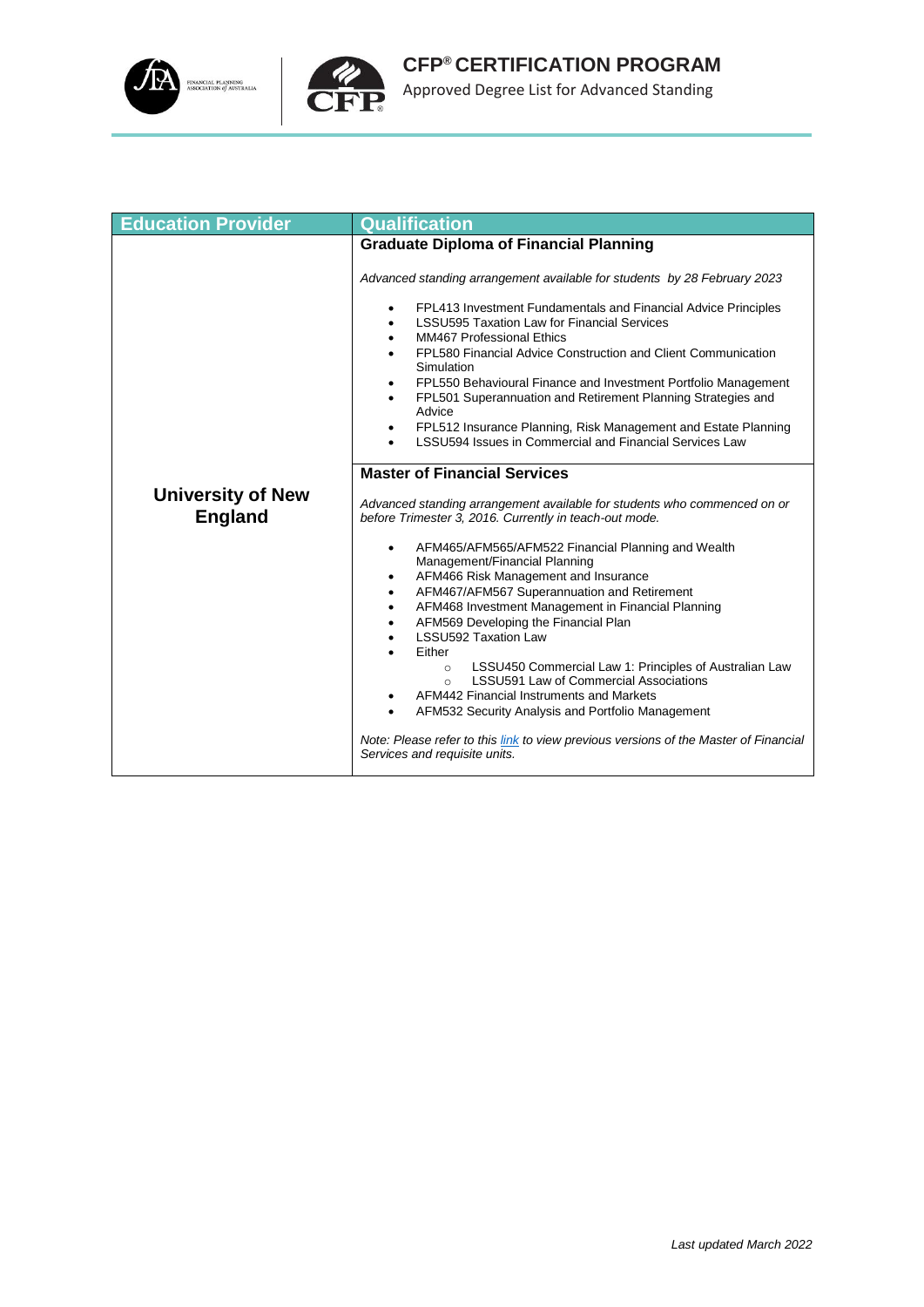



| <b>Education Provider</b> | Qualification                                                                                                                                                                                                                                                                                                                                                                                                                                                                                                                                                               |
|---------------------------|-----------------------------------------------------------------------------------------------------------------------------------------------------------------------------------------------------------------------------------------------------------------------------------------------------------------------------------------------------------------------------------------------------------------------------------------------------------------------------------------------------------------------------------------------------------------------------|
|                           | <b>Master of Financial Planning (9273)</b>                                                                                                                                                                                                                                                                                                                                                                                                                                                                                                                                  |
|                           | Advanced standing arrangement available for students who commenced on or<br>after 1 July 2019                                                                                                                                                                                                                                                                                                                                                                                                                                                                               |
|                           | FINS5510 Personal Financial Planning and Management<br>$\bullet$<br>FINS5512 Financial Markets and Institutions<br>$\bullet$<br>FINS5513 Investments and Portfolio Selection<br>٠<br>FINS5531 Risk and Insurance<br>$\bullet$<br>FINS5537 Financial Planning Advice and Ethics<br>٠<br>FINS5539 Estate Planning, Succession and Asset Planning<br>$\bullet$<br>TABL5511 Legal Foundations of Business / TABL5512 Legal<br>$\bullet$<br>Foundations for Accounting<br>TABL5901 Principles of Australian Tax Law / TABL5527 Tax<br>Strategies in Financial Planning           |
|                           | <b>Graduate Diploma of Financial Planning (5273)</b>                                                                                                                                                                                                                                                                                                                                                                                                                                                                                                                        |
| <b>University of NSW</b>  | Advanced standing arrangement available for students who commenced on or<br>after 1 July 2019                                                                                                                                                                                                                                                                                                                                                                                                                                                                               |
|                           | FINS5510 Personal Financial Planning and Management<br><b>FINS5512 Financial Markets and Institutions</b><br>$\bullet$<br>FINS5513 Investments and Portfolio Selection<br>$\bullet$<br>FINS5531 Risk and Insurance<br>$\bullet$<br>FINS5537 Financial Planning Advice and Ethics<br>$\bullet$<br>FINS5539 Estate Planning, Succession and Asset Planning<br>$\bullet$<br>TABL5511 Legal Foundations of Business / TABL5512 Legal<br>$\bullet$<br>Foundations for Accounting<br>TABL5901 Principles of Australian Tax Law / TABL5527 Tax<br>Strategies in Financial Planning |
|                           | <b>Master of Financial Planning</b>                                                                                                                                                                                                                                                                                                                                                                                                                                                                                                                                         |
|                           | Advanced standing arrangement available for students who commenced at any<br>time after 01 October 2011 and before Semester 2, 2021                                                                                                                                                                                                                                                                                                                                                                                                                                         |
|                           | FINS5510 Personal Financial Planning and Management<br>$\bullet$<br>FINS5531 Risk and Insurance<br>$\bullet$<br>FINS5513 Investments and Portfolio Selection<br>$\bullet$<br>ACTL5401 Retirement Planning<br>$\bullet$<br>Either<br>$\bullet$<br>TABL5901 Principles of Australian Tax Law OR<br>$\circ$<br>TABL5527 Tax Strategies in Financial Planning<br>$\circ$<br><b>TABL511 Legal Foundations of Business</b><br>FINS5539 Estate Planning, Succession and Asset Protection<br><b>FINS512 Financial Markets and Institutions</b>                                      |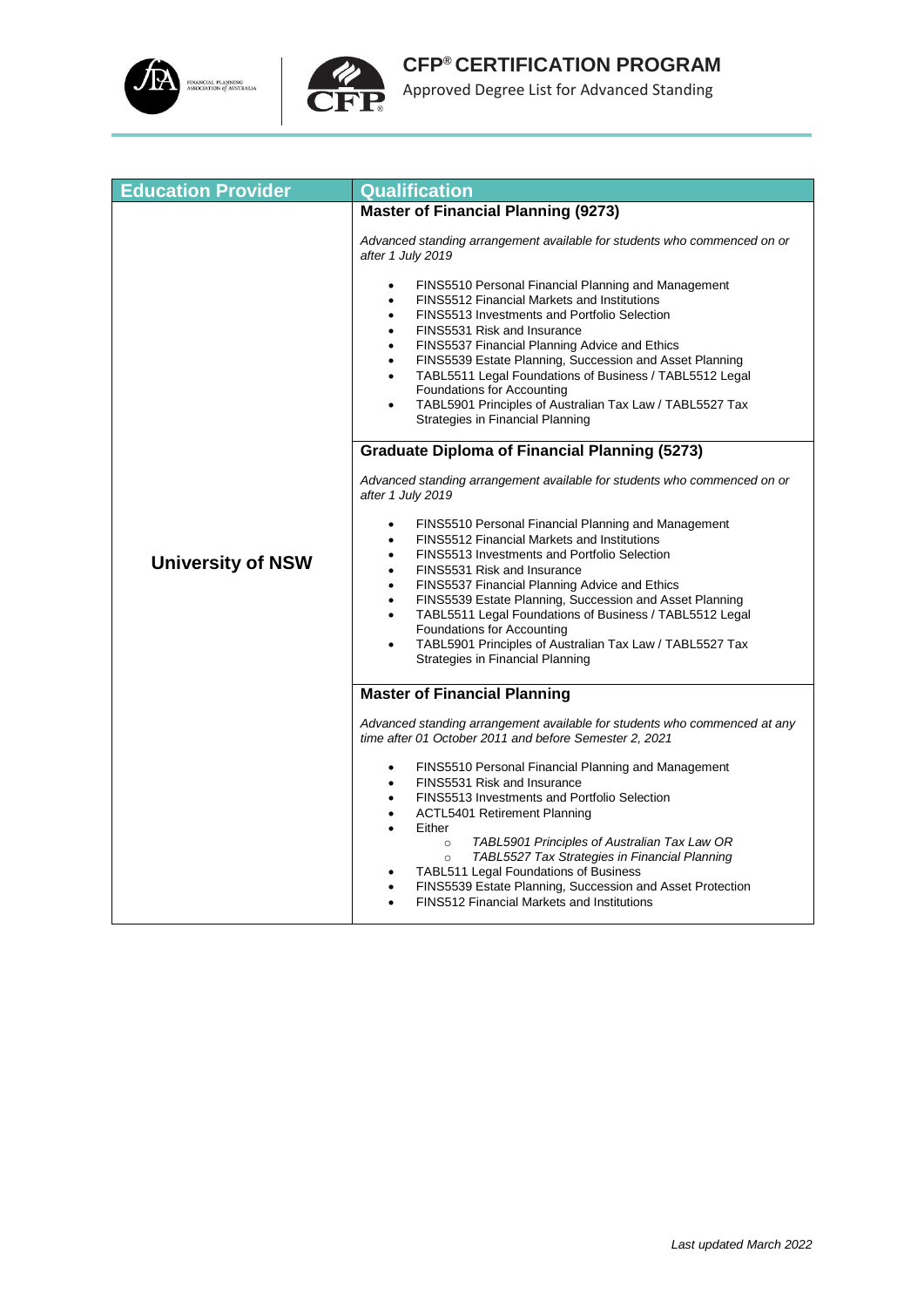



|                                                | <b>DGFP Graduate Diploma of Financial Planning</b>                                                                                                                                                                                                                                                                                                                                                                                                                                                                                                                                                                                                                                                                                         |
|------------------------------------------------|--------------------------------------------------------------------------------------------------------------------------------------------------------------------------------------------------------------------------------------------------------------------------------------------------------------------------------------------------------------------------------------------------------------------------------------------------------------------------------------------------------------------------------------------------------------------------------------------------------------------------------------------------------------------------------------------------------------------------------------------|
|                                                | Advanced standing arrangement available for students by 28 February 2023                                                                                                                                                                                                                                                                                                                                                                                                                                                                                                                                                                                                                                                                   |
|                                                | <b>ACCT5017 Taxation</b><br>BANK5013 Investment Management<br>$\bullet$<br>BANk5040 Applied Financial Planning G<br>BANK5041 Estate Planning G<br>$\bullet$<br>BANK5044 Risk Management and Insurance G<br><b>BANK5045 Superannuation G</b><br>$\bullet$<br>BUSS5446 Ethics and Professionalism<br>COML5017 Financial Advice Regulatory and Legal Obligations                                                                                                                                                                                                                                                                                                                                                                              |
|                                                | <b>XGFP Graduate Diploma of Financial Planning</b>                                                                                                                                                                                                                                                                                                                                                                                                                                                                                                                                                                                                                                                                                         |
|                                                | Advanced standing arrangement available for students by 28 February 2023                                                                                                                                                                                                                                                                                                                                                                                                                                                                                                                                                                                                                                                                   |
| <b>University of South</b><br><b>Australia</b> | ACCT5017 UO Taxation<br>BANK5013 UO Investment Management<br>BANk5040 UO Applied Financial Planning G<br>BANK5041 UO Estate Planning G<br>$\bullet$<br>BANK5044 UO Risk Management and Insurance G<br>BANK5045 UO Superannuation G<br>$\bullet$<br>BUSS5447 UO Ethics and Professionalism<br>COML5018 Financial Advice Regulatory and Legal Obligations                                                                                                                                                                                                                                                                                                                                                                                    |
|                                                | Master of Finance (Financial Planning) / Master of Financial                                                                                                                                                                                                                                                                                                                                                                                                                                                                                                                                                                                                                                                                               |
|                                                | <b>Planning</b>                                                                                                                                                                                                                                                                                                                                                                                                                                                                                                                                                                                                                                                                                                                            |
|                                                | Advanced standing arrangement available for students by 28 February 2023                                                                                                                                                                                                                                                                                                                                                                                                                                                                                                                                                                                                                                                                   |
|                                                | COML5009 Commercial Law<br>$\bullet$<br>BANK5013 Investment Management<br>$\bullet$<br>BANK5042Introduction to Financial Planning G<br><b>BANK5045 Superannuation G</b><br>$\bullet$<br>BANK5044 Risk Management & Insurance G<br>BANK5041 Estate Planning G<br>$\bullet$<br>BANK5040 Applied Financial Planning G<br><b>ACCT5017 Taxation</b><br><b>MATH4044 Statistics for Data Science</b><br>$\bullet$<br>ACCT5011 Accounting for Management M<br>$\bullet$<br>ECON5020 Economics Principles for Business<br>$\bullet$<br>BANK5014 Financial Theory and Financial Markets<br>BUSS5233 Corporate Finance<br>MARK5025 Marketing Management<br>BUSS5385 Ethics, Governance and Sustainability<br>BANK5043 Personal Finance G<br>$\bullet$ |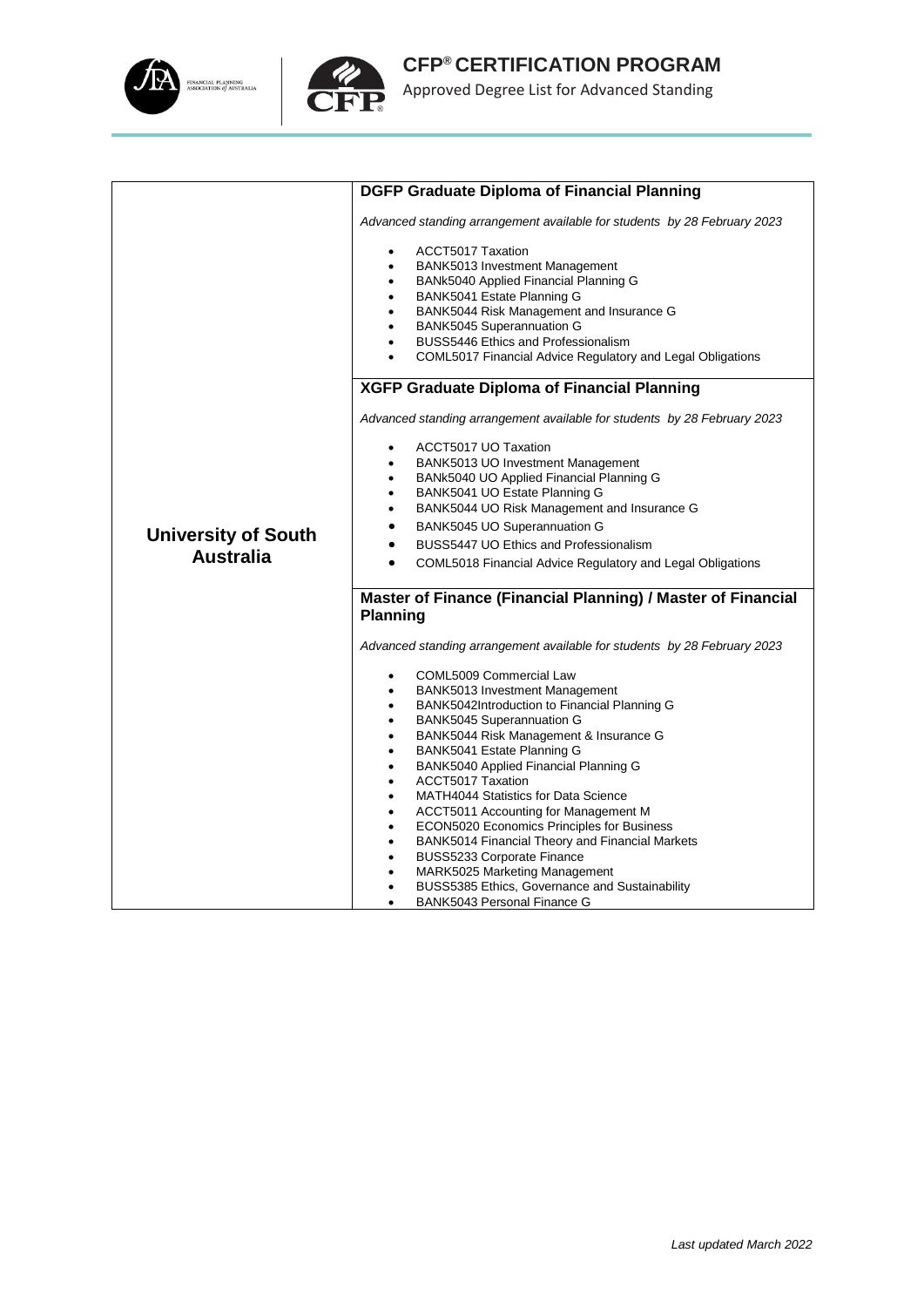



| <b>Education Provider</b>                  | <b>Qualification</b>                                                                                                                                                                       |  |  |
|--------------------------------------------|--------------------------------------------------------------------------------------------------------------------------------------------------------------------------------------------|--|--|
|                                            | <b>Master of Business (Personal Financial Planning</b><br>specialisation)                                                                                                                  |  |  |
|                                            | Advanced standing arrangement available for students who commenced on or<br>before Semester 2, 2012                                                                                        |  |  |
|                                            | FIN5412 Financial Planning<br>٠<br>FIN5414 Management Investments                                                                                                                          |  |  |
|                                            | FIN5415 Superannuation and Retirement Planning<br>FNI5416 Insurance Markets and Products                                                                                                   |  |  |
| <b>University of Southern</b>              | <b>FIN8102 Global Financial Markets</b>                                                                                                                                                    |  |  |
| Queensland                                 | FIN8103 Investment Management Strategies<br>٠<br>FIN8107 Financial Risk Management<br>$\bullet$                                                                                            |  |  |
|                                            | LAW5201/LAW5206 commercial Law                                                                                                                                                             |  |  |
|                                            | LAW5230 Taxation Law                                                                                                                                                                       |  |  |
|                                            | ACC5502 Accounting for Managers                                                                                                                                                            |  |  |
|                                            | <b>Graduate Diploma of Financial Planning</b>                                                                                                                                              |  |  |
|                                            | Advanced standing arrangement available for students who commenced on or<br>before Semester 2, 2012. Advanced standing is available ONLY IF completed<br>with a Bachelor or Master degree. |  |  |
|                                            | <b>Master of Financial Planning</b>                                                                                                                                                        |  |  |
|                                            | Advanced standing arrangement available for students who commenced on or<br>before Semester 2, 2011                                                                                        |  |  |
| University of the<br><b>Sunshine Coast</b> | FIN710 Superannuation and Retirement Planning                                                                                                                                              |  |  |
|                                            | <b>BUS704 Corporate Finance</b>                                                                                                                                                            |  |  |
|                                            | FIN712 Taxation Planning and Estate Planning<br>FIN711 Financial Plan Development, Consulting and Negotiation<br>$\bullet$                                                                 |  |  |
|                                            | FIN720 Financial and Investment Planning<br>$\bullet$                                                                                                                                      |  |  |
|                                            | FIN721 Risk Management and Insurance Planning                                                                                                                                              |  |  |
|                                            | <b>Graduate Diploma of Financial Planning</b>                                                                                                                                              |  |  |
|                                            | Advanced standing arrangement available for students who commenced on or<br>before Semester 2, 2011. Advanced standing is available ONLY IF completed<br>with a Bachelor or Master degree. |  |  |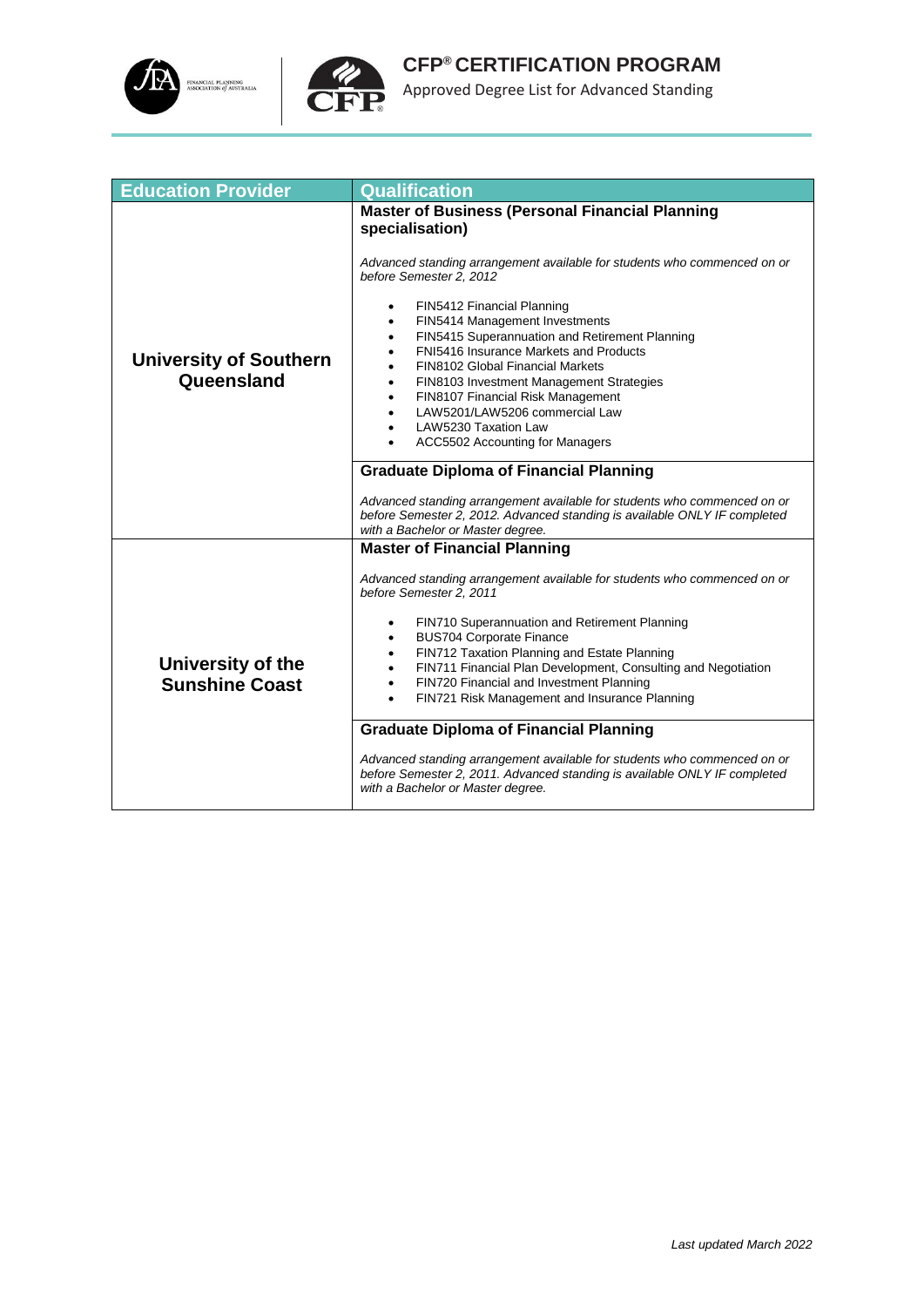



| <b>Education Provider</b>                  | Qualification                                                                                                                                                                                                                                                                                                                                                                                                                                                                                                                                                                                                                                                                |  |  |
|--------------------------------------------|------------------------------------------------------------------------------------------------------------------------------------------------------------------------------------------------------------------------------------------------------------------------------------------------------------------------------------------------------------------------------------------------------------------------------------------------------------------------------------------------------------------------------------------------------------------------------------------------------------------------------------------------------------------------------|--|--|
|                                            | Graduate Diploma in Financial Planning / Graduate Diploma<br>of Financial Planning                                                                                                                                                                                                                                                                                                                                                                                                                                                                                                                                                                                           |  |  |
|                                            | Advanced standing arrangement available for by 28 February 2025                                                                                                                                                                                                                                                                                                                                                                                                                                                                                                                                                                                                              |  |  |
|                                            | 200987 Financial Adviser Communication Skills / FINC 7001 of FINC<br>$\bullet$<br>7002 Communication and Ethics for Financial Planners<br>200432 / LAWS 7009 Commercial Law<br>200866 Principles of Financial Planning<br>$\bullet$<br>200868 Investment Planning<br>$\bullet$<br>200867/ FINC 7020 Superannuation<br>200870 / FINC 7010 Insurance and Risk Management (Capstone for<br>Graduate Diploma exit)<br>20081 Planning for Retirement<br><b>Graduate Diploma in Stockbroking and Financial Planning /</b>                                                                                                                                                          |  |  |
|                                            | <b>Graduate Diploma of Stockbroking and Financial Advising</b>                                                                                                                                                                                                                                                                                                                                                                                                                                                                                                                                                                                                               |  |  |
| <b>Western Sydney</b><br><b>University</b> | Advanced standing arrangement available for students by 28 February 2025<br>200986 Financial Products and Markets / FINC 7008 Financial<br>$\bullet$<br><b>Products and Markets</b><br>200987 Financial Adviser Communication Skills / FINC 7001 of FINC<br>7002 Communication and Ethics for Financial Planners<br>200869 / LAWS 7031 Principles of Taxation<br>٠<br>$\bullet$<br>200432 / LAWS 7009 Commercial Law<br>200867/ FINC 7020 Superannuation<br>$\bullet$<br>$\bullet$<br>201048 Behavioural Finance for Advisers<br>200870 / FINC 7010 Insurance and Risk Management (Capstone for<br>$\bullet$<br>Graduate Diploma exit)<br>201002 / FINC 7003 Estate Planning |  |  |
|                                            | Master of Commerce (Financial Planning) / Master of<br><b>Financial Planning</b>                                                                                                                                                                                                                                                                                                                                                                                                                                                                                                                                                                                             |  |  |
|                                            | Advanced standing arrangement available for students by 28 February 2025<br>200987 Financial Adviser Communication Skills / FINC 7001 of FINC<br>7002 Communication and Ethics for Financial Planners<br>200866 Principles of Financial Planning<br>200870 / FINC 7010 Insurance and Risk Management (Capstone for<br>Graduate Diploma exit)<br>200868 Investment Planning<br>200867/ FINC 7020 Superannuation<br>200869 / LAWS 7031 Principles of Taxation<br>200432 / LAWS 7009 Commercial law<br>200871 Planning for Retirement<br>Research Project or Internship                                                                                                         |  |  |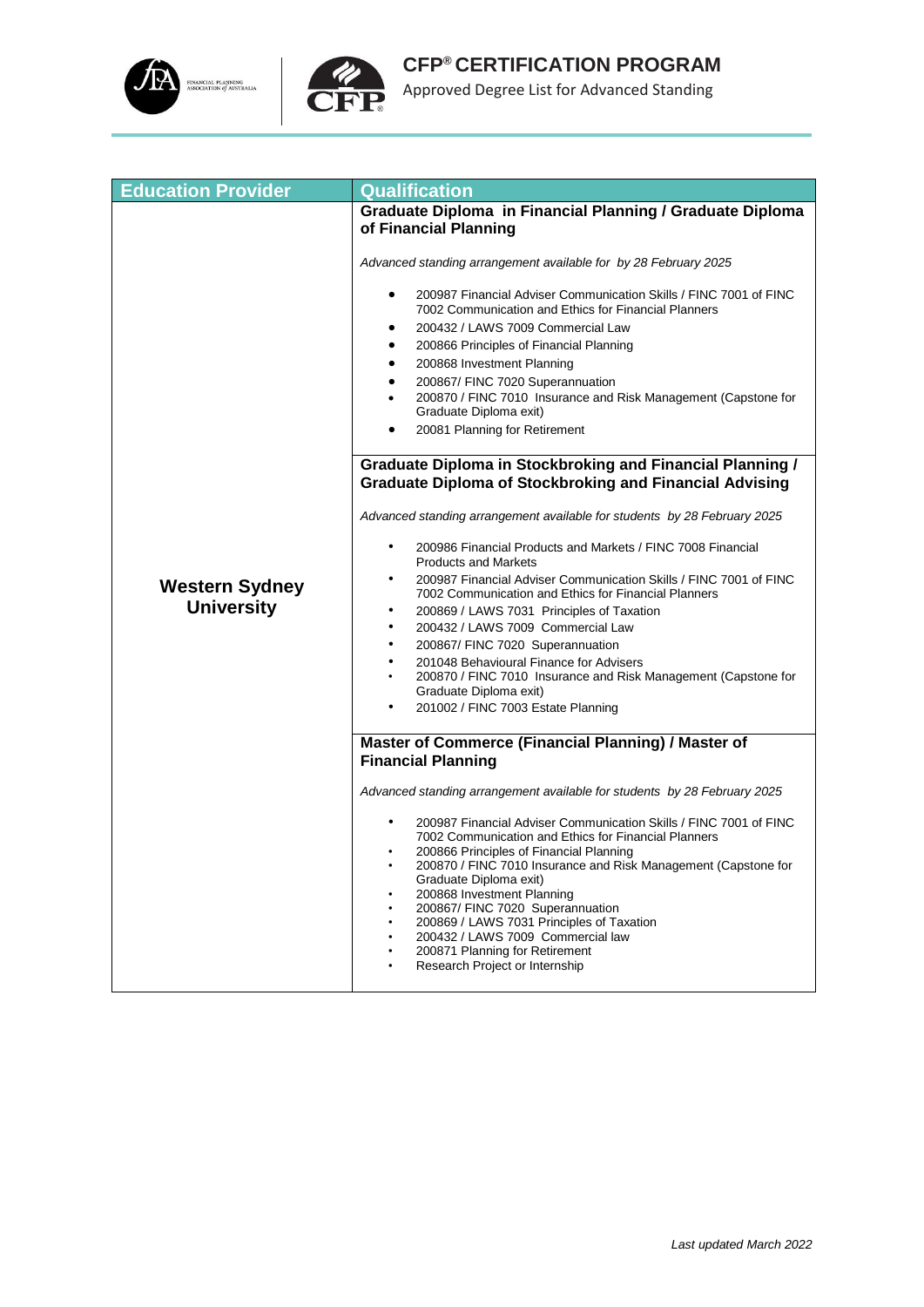

| <b>Master of Stockbroking and Financial Advising</b><br>200986 Financial Products and Markets / FINC 7008 Financial<br>٠<br><b>Products and Markets</b><br>٠<br>7002 Communication and Ethics for Financial Planners<br>200426 / ACCT 7012 Corporate Finance<br>$\bullet$<br>200432 / LAWS 7009 Commercial Law<br>$\bullet$<br><b>Western Sydney</b><br>200867/ FINC 7020 Superannuation<br>$\bullet$<br><b>University</b><br>200869/ LAWS 7031 Principles of Taxation<br>$\bullet$<br>٠<br>Grad Diploma exit) |  |                                                                                                                                                                                                                                                          |  |
|----------------------------------------------------------------------------------------------------------------------------------------------------------------------------------------------------------------------------------------------------------------------------------------------------------------------------------------------------------------------------------------------------------------------------------------------------------------------------------------------------------------|--|----------------------------------------------------------------------------------------------------------------------------------------------------------------------------------------------------------------------------------------------------------|--|
|                                                                                                                                                                                                                                                                                                                                                                                                                                                                                                                |  |                                                                                                                                                                                                                                                          |  |
|                                                                                                                                                                                                                                                                                                                                                                                                                                                                                                                |  | Advanced standing arrangement available for students by 28 February 2025 /                                                                                                                                                                               |  |
|                                                                                                                                                                                                                                                                                                                                                                                                                                                                                                                |  |                                                                                                                                                                                                                                                          |  |
| 51212 / BUSM 7083 Security Analysis and Portfolio Theory<br>$\bullet$<br>$\bullet$<br><b>BUSM 7022Derivatives</b><br>200960/ FINC 7019 Statement of Advice Research Project<br>$\bullet$<br>51168 / BUSM 7035 Funds Management and Portfolio Selection<br>$\bullet$                                                                                                                                                                                                                                            |  | 200987 Financial Adviser Communication Skills / FINC 7001 of FINC<br>200870 / FINC 7010 Insurance and Risk Management (Capstone for<br>201002 / FINC 7003 Estate Planning<br>$\bullet$<br>200872 / LAWS 7011 Contemporary Issues in Taxation -OR- 51169/ |  |

#### **Additional Information**

#### **FPEC Determination on student's commencement period of an accredited degree**

The Financial Planning Education Council (FPEC) determines that a student who started the degree while the degree is accredited will have an accredited degree even if they finish when the degree is no longer accredited.

An exception to this rule occurs when the approved program is in 'teach-out- mode and students complete the remaining units via other non-FPEC approved providers. This will not constitute an approved degree. In this case, the student should contact the Financial Adviser Standards and Ethics Authority (FASEA) to have their transcripts reviewed.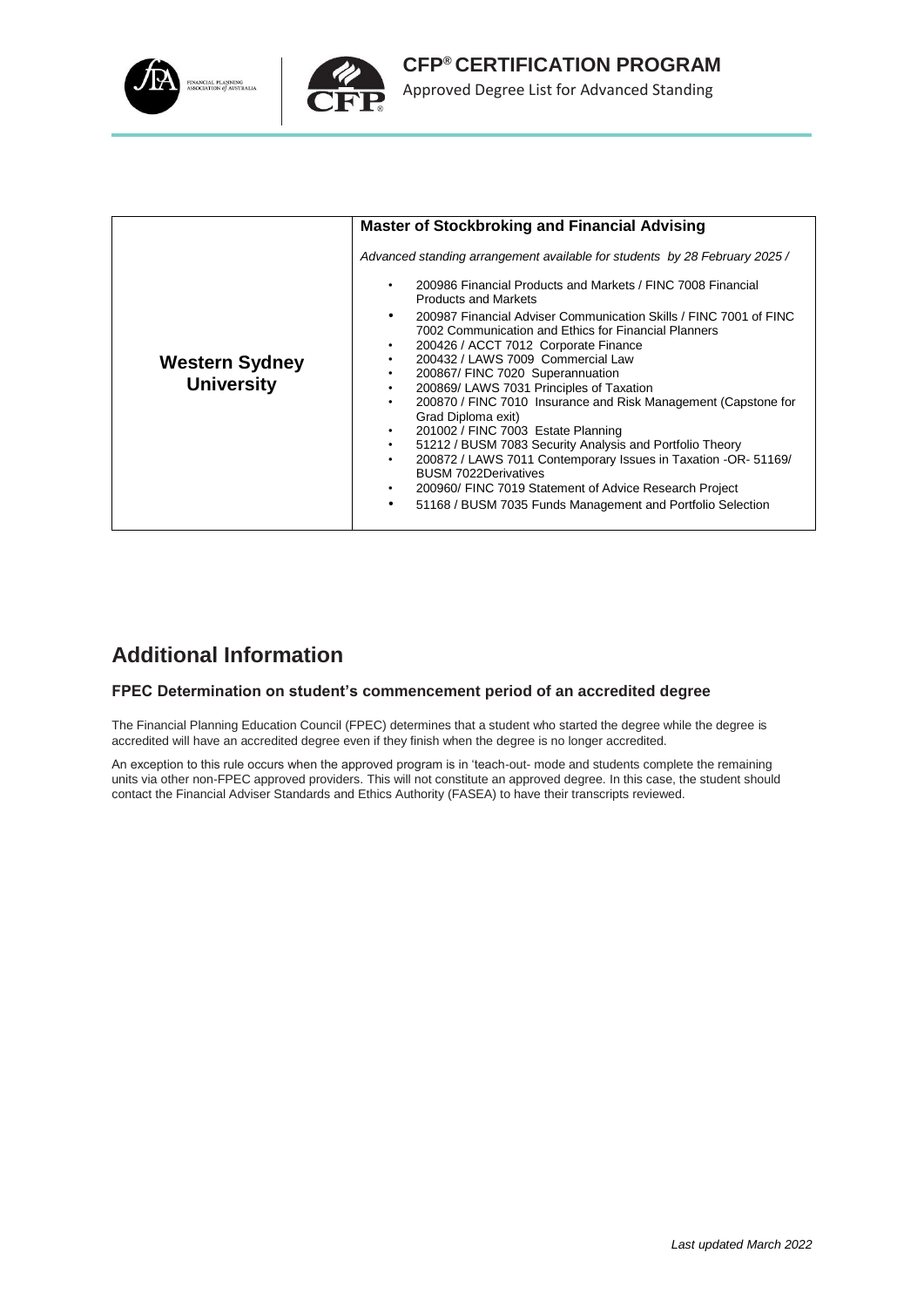



# **University Contact**

| <b>University Name</b>                          | <b>Contact Personnel</b>                                                                                                                          | <b>Contact Details</b>                                                                                                                                                              |
|-------------------------------------------------|---------------------------------------------------------------------------------------------------------------------------------------------------|-------------------------------------------------------------------------------------------------------------------------------------------------------------------------------------|
| <b>Australian Catholic</b><br><b>University</b> | Dr . Wendy James<br>Acting National Head,<br><b>Peter Faber Business</b><br>School<br>Discipline Leader  <br>Accounting, Finance and<br>Economics | Wendy.james@acu.edu.au<br>$(07)$ 3861 6215<br>PO Box 456, Virginia,<br>Queensland 4014                                                                                              |
| <b>Central Queensland</b><br><b>University</b>  | <b>TBA</b>                                                                                                                                        | <b>Central Queensland University</b><br>Level 22, 160 Ann Street,<br>Brisbane QLD 4000                                                                                              |
| <b>Charles Sturt University</b>                 | <b>Miranda Dyason</b><br><b>Course Director</b><br>Faculty of Business,<br>Justice & Behavioural<br>Science                                       | midyason@csu.edu.au<br>(02) 6933 2753<br><b>Charles Sturt University</b><br>Albury-Wodonga Campus<br><b>PO Box 789</b><br>Albury NSW 2640                                           |
| <b>Curtin University</b>                        | <b>Prof. Robert Durand</b><br><b>Faculty of Business</b><br>and Law   School of<br><b>Economics and Finance</b>                                   | Robert.Durand@curtin.edu.au<br>(08) 9266 9971<br><b>Curtin University</b><br>GPO Box U1987, Perth WA<br>6845                                                                        |
| <b>Deakin University</b>                        | Mr. Marc Olynyk<br><b>Senior Lecturer</b>                                                                                                         | m.olynyk@deakin.edu.au<br>(03) 9244 3985<br><b>Deakin Business School</b><br><b>Deakin University</b><br>Melbourne Burwood Campus<br>221 Burwood Highway,<br>Burwood, Victoria 3125 |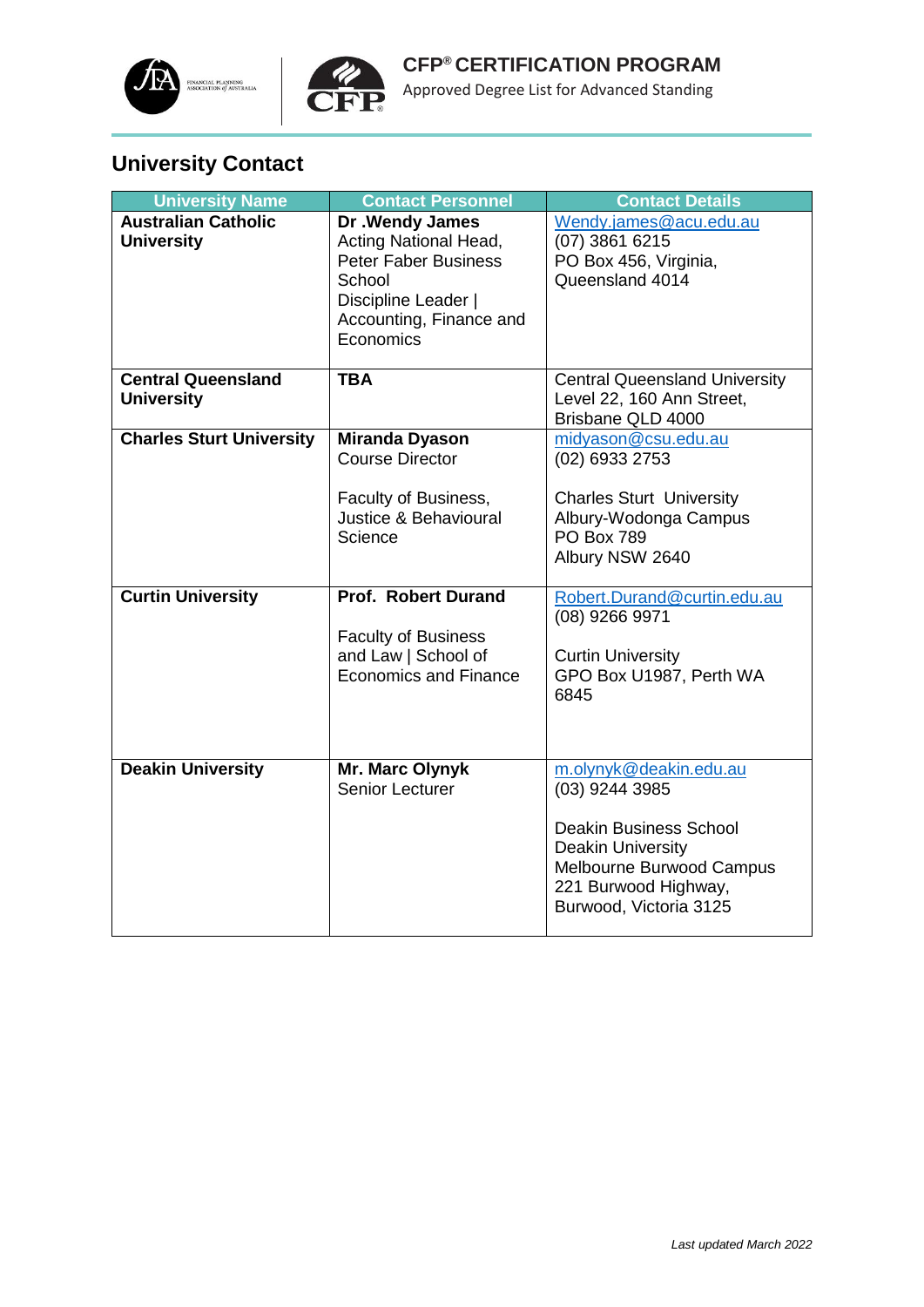



| <b>University</b><br><b>Name</b>                       | <b>Contact Personnel</b>                                                                                                 | <b>Contact Details</b>                                                                                                                                                            |
|--------------------------------------------------------|--------------------------------------------------------------------------------------------------------------------------|-----------------------------------------------------------------------------------------------------------------------------------------------------------------------------------|
| <b>Edith Cowan</b><br><b>University</b>                | Dr. Denise Gengatharen<br>Associate Dean (Commerce)<br>School of Business and Law                                        | d.gengatharen@ecu.edu.au<br>(08) 6304 5255<br><b>Edith Cowan University</b><br>Joondalup Campus<br>270 Joondalup Drive<br>Joondalup, WA 6027                                      |
| <b>Griffith</b><br><b>University</b>                   | Dr. Kirsten MacDonald<br>Discipline Head,<br><b>Finance and Financial</b><br>Planning<br><b>Griffith Business School</b> | k.macdonald@griffith.edu.au<br>(07) 555 27287 ext. 27287<br>Department of Accounting Finance and<br>Economics<br><b>Gold Coast Campus</b><br><b>Griffith University QLD 4222</b>  |
| <b>KAPLAN</b><br><b>Higher</b><br><b>Education</b>     | <b>Mr. Phil Sallis</b><br>Manager,<br>Learning Programs (Financial<br>Planning)                                          | phil.sallis@kaplan.edu.au<br>02) 8248 7642<br>Kaplan<br>Level 4, 45 Clarence St.,<br>Sydney NSW 2000                                                                              |
| La Trobe<br><b>University</b>                          | Dr. Darren Henry<br>Associate Professor /<br><b>Department Head (Economics</b><br>and Finance)                           | d.henry@latrobe.edu.au<br>(03) 9479 1730<br>La Trobe Business School<br>La Trobe University<br>Room 301b Martin Building<br>Plenty Road, Bundoora<br>Melbourne, Victoria 3083     |
| <b>RMIT</b><br><b>University</b>                       | Dr. Abdullahi Dahir Ahmed<br>Associate Professor - Wealth<br>Management                                                  | abdullahidahir.ahmed@rmit.edu.au<br>(03) 9925 1542<br><b>RMIT Business School</b><br>School of Accounting<br><b>RMIT University</b><br><b>GPO Box 2476</b><br>Melbourne, VIC 3001 |
| <b>Swinburne</b><br>University of<br><b>Technology</b> | Dr. Mary Dunkley<br>Association Professor /<br>Department Chair<br>Department of Accounting,<br>Economics & Finance      | mdunkley@swin.edu.au<br>(03) 9214 8436<br>Department of Accounting, Economics<br>& Finance<br>Swinburne University of Technology<br>PO Box 218 Hawthorn, VIC 3122                 |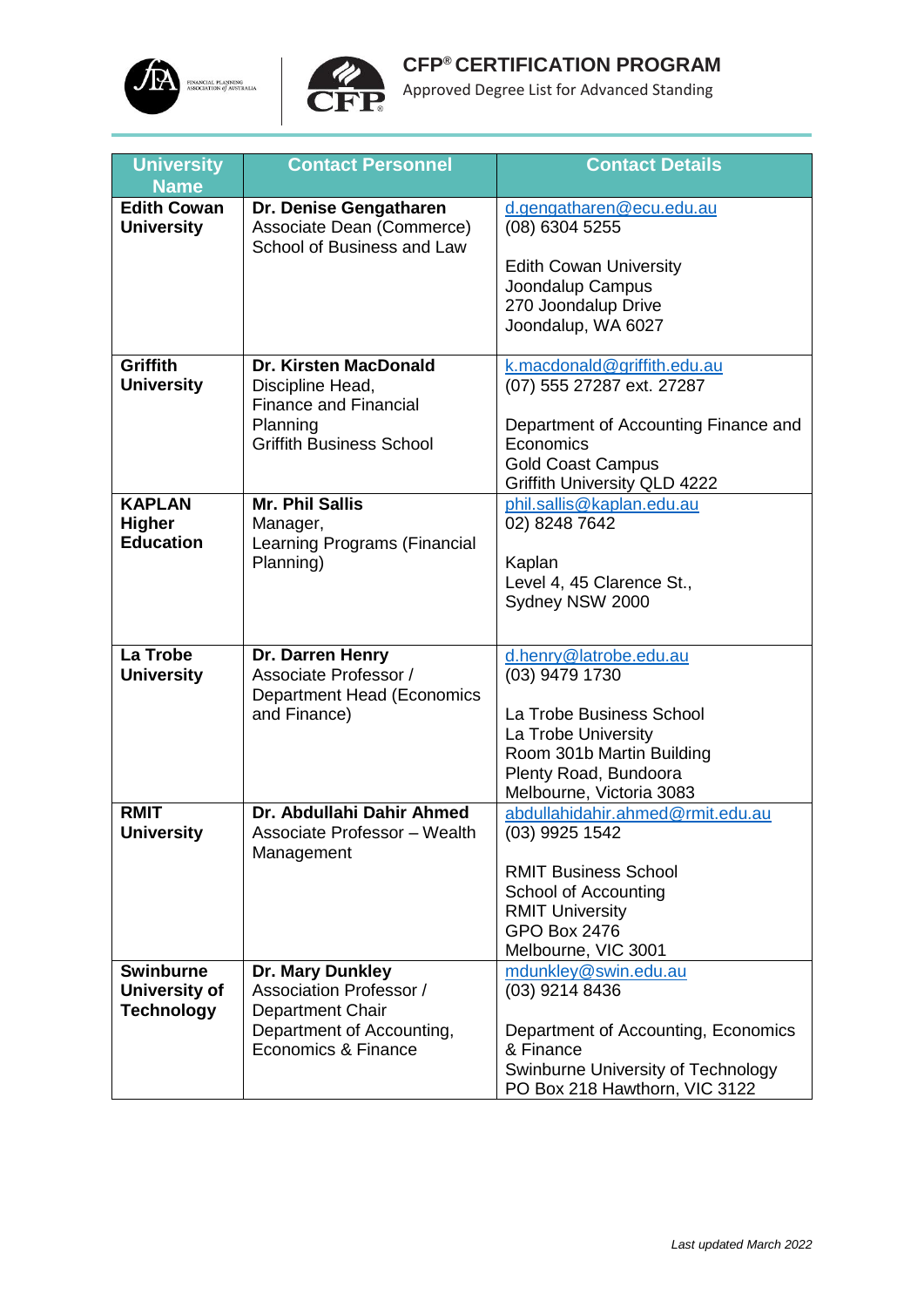



| <b>University Name</b>   | <b>Contact Personnel</b>        | <b>Contact Details</b>          |
|--------------------------|---------------------------------|---------------------------------|
| <b>TAFE NSW Higher</b>   | <b>Ms. Diana Bugarcic</b>       | Diana.bugarcic@tafensw.edu.au   |
| <b>Education</b>         | Head Teacher,                   | $(02)$ 9598 6289                |
|                          | <b>Accounting &amp; Finance</b> |                                 |
|                          | Higher Education,               | TAFE NSW St. George Campus      |
|                          | <b>Lead Subject</b>             | <b>Bldg F, FG1.18</b>           |
|                          | Coordinator                     | Corner Princes Highway and      |
|                          | Technology and                  | President's Avenue, Kogarah NSW |
|                          | <b>Business</b>                 | 2217                            |
|                          |                                 |                                 |
| University of            | Dr. Abu Mollik                  | Abu.mollik@canberra.edu.au      |
| <b>Canberra</b>          | <b>Assistant Professor</b>      | (02) 6201 2019                  |
|                          | Department of                   |                                 |
|                          | Accounting, Banking             | Faculty of Business,            |
|                          | and Finance                     | Government and Law              |
|                          |                                 | University of Canberra          |
|                          |                                 | University Drive, ACT 2601      |
| <b>University of New</b> | <b>Prof. Jason West</b>         | jason.west@une.edu.au           |
| <b>England</b>           | Head of UNE Business            | (02) 6773 4216                  |
|                          | School                          |                                 |
|                          |                                 | <b>UNE Business School</b>      |
|                          |                                 | University of New England       |
|                          |                                 | Armidale, NSW 2351              |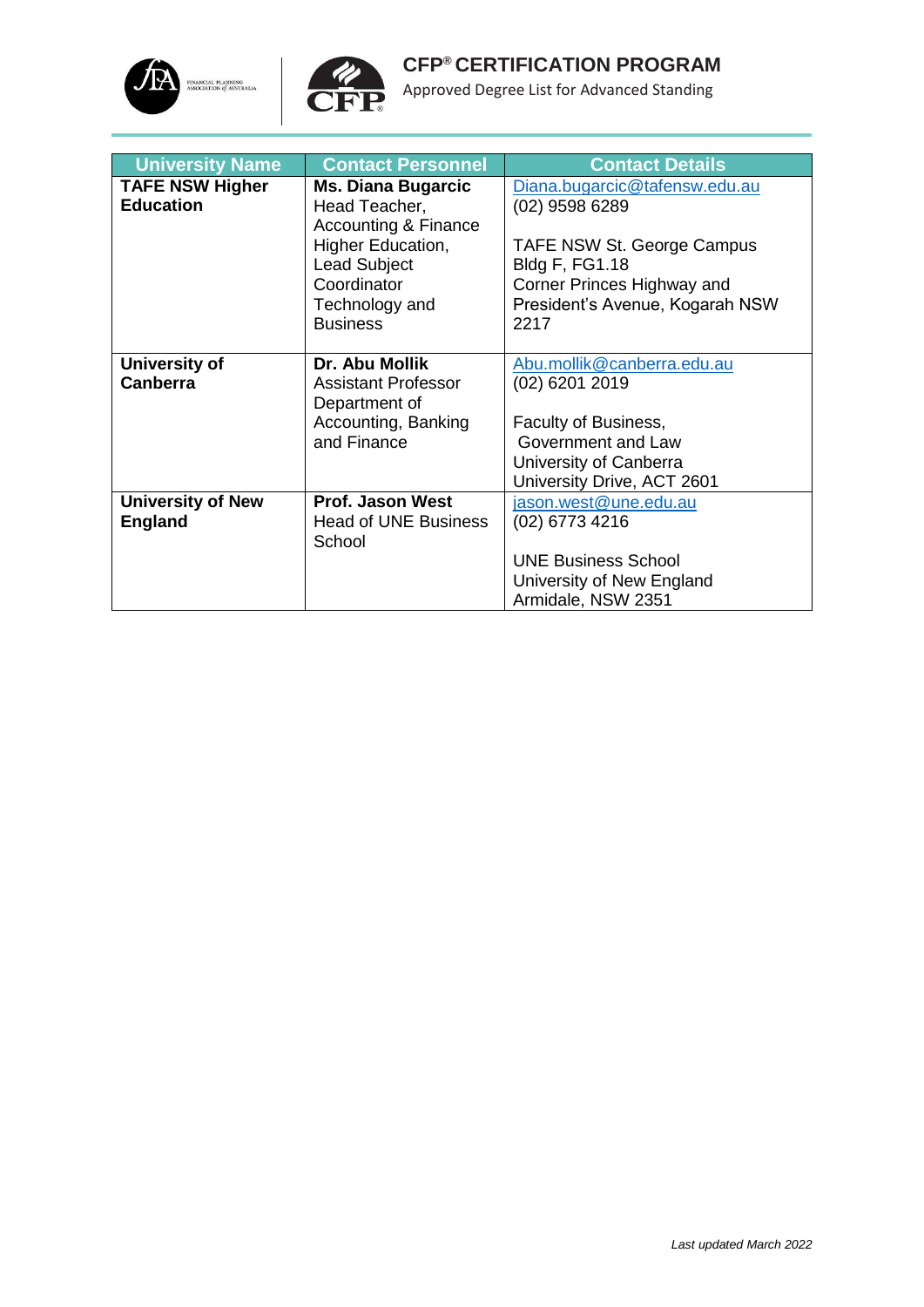



| <b>University Name</b>     | <b>Contact Personnel</b>     | <b>Contact Details</b>              |
|----------------------------|------------------------------|-------------------------------------|
| <b>University of New</b>   | Dr. Kingsley Fong            | K.fong@unsw.edu.au                  |
| <b>South Wales</b>         | Associate Head, Senior       | (02) 9385 4932                      |
|                            | Lecturer, School of          |                                     |
|                            | <b>Banking and Finance</b>   | Rm 311, L3, Australian School of    |
|                            |                              |                                     |
|                            |                              | <b>Business Building, UNSW</b>      |
|                            |                              | Sydney, NSW 2052                    |
| <b>University of South</b> | <b>Dr. Ronald Donato</b>     | Ronald.donato@unisa.edu.au          |
| <b>Australia</b>           | Academic Director -          | (08) 8302 0319                      |
|                            | Economics, Finance           |                                     |
|                            | And Property                 | <b>School of Commerce</b>           |
|                            | <b>School of Commerce</b>    | University of South Australia       |
|                            |                              | Waylee Building,                    |
|                            |                              | <b>City West Campus</b>             |
|                            |                              | North Terrace, Adelaide 5000        |
|                            |                              |                                     |
| University of the          | <b>Dr. Peter Baxter</b>      | pbaxter@usc.edu.au                  |
| <b>Sunshine Coast</b>      | Program Coordinator,         | 07 54302871                         |
|                            | Bachelor of commerce         |                                     |
|                            | (Financial Planning)         | Faculty of Arts, Business and Law   |
|                            |                              | <b>School of Business ML8</b>       |
|                            |                              | University of the Sunshine Coast    |
|                            |                              | 90 Sippydown Drive                  |
|                            |                              | Sippydown, Queensland 4556          |
|                            |                              |                                     |
| <b>University of</b>       | Dr. Lujer Santacruz          | santacru@usq.edu.au                 |
| <b>Southern</b>            | Lecturer (Finance)           | (07) 4631 1574   0439 855 649       |
| Queensland                 | School of Commerce           |                                     |
|                            | <b>Faculty of Business</b>   | University of Southern Queensland   |
|                            | Education, Law and           | Faculty of Business, Education, Law |
|                            | Arts                         | and Arts                            |
|                            |                              | West St., Toowomba,                 |
|                            |                              | Queensland 4350                     |
|                            |                              |                                     |
|                            |                              |                                     |
|                            |                              |                                     |
|                            |                              |                                     |
| University of              | Ms. Loretta Iskra            | loretta iskra@uow.edu.au            |
| Wollongong                 | Lecturer                     | (02) 9514 7765                      |
|                            | School of Accounting,        |                                     |
|                            | <b>Economics and Finance</b> | School of Accounting, Economics and |
|                            |                              | Finance                             |
|                            |                              | <b>Faculty of Business</b>          |
|                            |                              | University of Wollongong            |
|                            |                              | Northfields Avenue,                 |
|                            |                              | Wollongong, NSW 2522                |
|                            |                              |                                     |
|                            |                              |                                     |
|                            |                              |                                     |
|                            |                              |                                     |